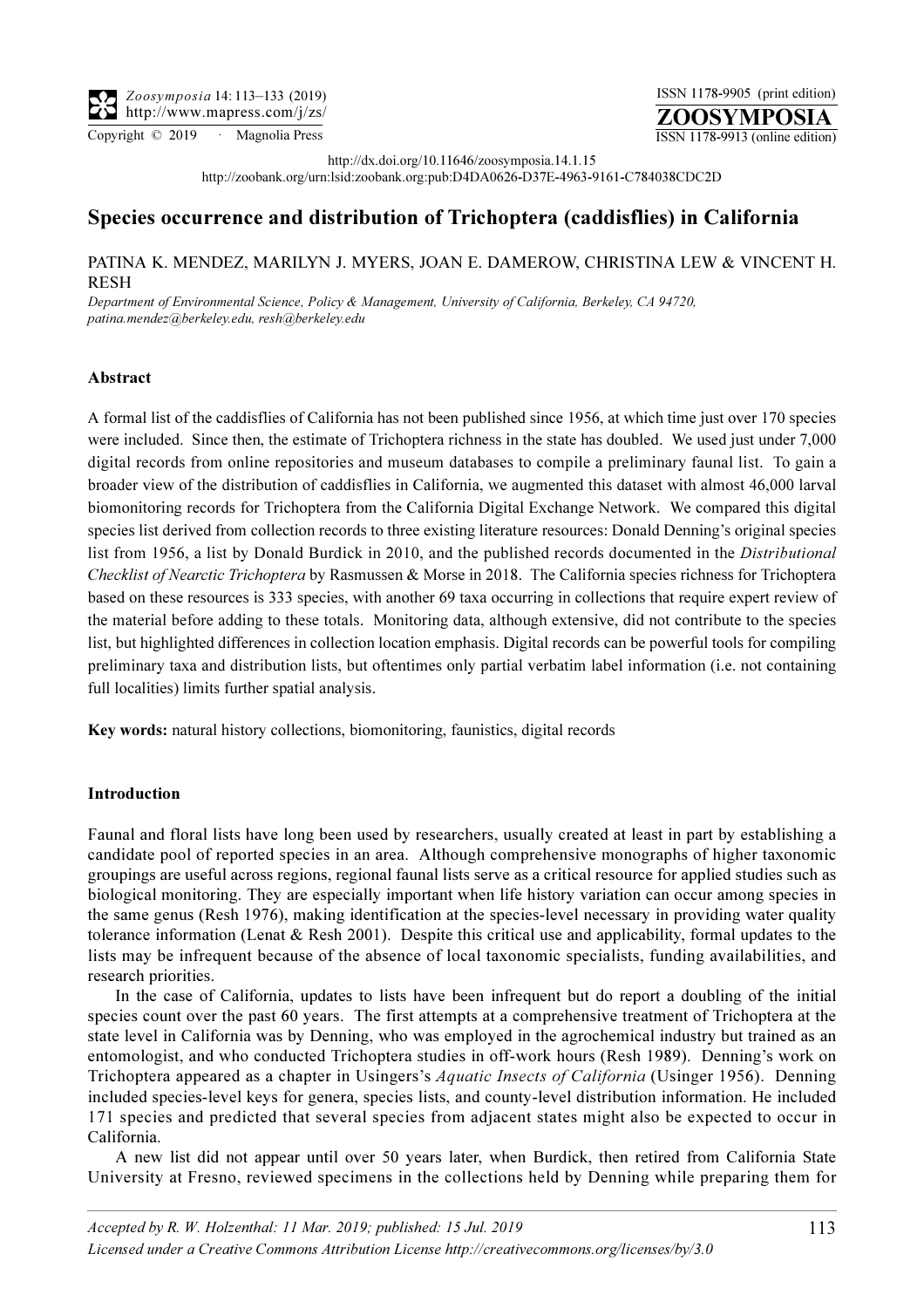deposition in the California Academy of Sciences (CAS). Burdick (2010) compiled a list of 403 taxa of Trichoptera, with most occurring in California. Burduck included material from Denning's publications and collections, and from his own material that he and others collected. He also assembled a website and provided a 510-page, digital, unpublished document that included some but quite minimal collection-record information for Trichoptera species occurring in California. Illustrations were made by Shannon Bickford. This online resource included undescribed species, as well as annotations regarding the status of the species in California; he also commented on taxonomic uncertainties, and in some cases proposed new synonymies (Ruiter & Harris 2016).

Others have assembled lists to summarize species richness and abundance in California, but none have been complete as Denning (1956) or Burdick (2010) at the species level for the entire state and for all habitat types. For example, Shepard (2006) made a list of 172 taxa available in a digital format on the Essig Museum of Entomology's website, but excluded some families such as Hydroptilidae that were not available because they were on loan to researchers. The Southern Association of Freshwater Invertebrate Taxonomists (SAFIT) published a list of Trichoptera taxa identifiable at the larval stage (Richards & Rogers 2011). Ball *et al.* (2013) reported 350 species of Trichoptera occurring in Mediterranean-climate areas of California but limited the count to lotic species and those with valid names, and did not examine material. Their count included additional records from the Global Biodiversity Information Facility (GBIF) and other museum collections. Although Ball *et al.* (2013) summarized the richness by family, they did not publish a list of species names they included in the count. Therefore, faunal lists for California Trichoptera still require additional compilation and investigation to consolidate efforts.

Digitally archived biomonitoring datasets hold potential value in identifying areas where larval caddisflies occur, but adults are underrepresented and perhaps undersampled. Biomonitoring primarily collect the aquatic, larval life-stage, which is present through a longer period of the year compared to the relatively short emergence period of adults. Because biomonitoring sites are sampled frequently and often over seasons and years, the likelihood of detecting the presence of Trichoptera genera is increased compared to adult collections from a single date. Moreover, studies often sample a more extensive area than those typically done for museum collections, and they include urban sites that have a wide variety of environmental conditions. Unfortunately, larvae are rarely identified to species level in biomonitoring studies, because larval-adult associations have not yet been made and keys do not exist below genus level for most groups. Efforts to compile these biomonitoring datasets into publicly accessible databases (e.g., the California Environmental Data Exchange Network, CEDEN, http://www.ceden.org/) increase the potential for biomonitoring studies to identify the spatial extent of Trichoptera habitats within California.

In this study, we compile a faunal list using existing lists of species reported to occur in California alongside digital records. We included records from digitally archived biomonitoring datasets, which primarily provide a source of generic-level larval records, to quantify the extent of sampling effort and abundance compared to records in natural history museum collections. We include past faunal lists and digital records to estimate Trichoptera species richness for California and provide annotations on the reliability of determinations. In this study, we present two lists: a primary list based on several lines of evidence of occurrence, and a secondary list of taxa that can serve as a baseline for continued work in California to confirm state records and distributions.

# Methods

# Record sources

We used digitally available records as the foundation for creating an exhaustive list of Trichoptera in California. We included records from natural history museum collections, personal records, and biomonitoring databases. We downloaded and imported museum records from the Global Biodiversity Information Facility (GBIF, <https://www.gbif.org>, accessed 1/11/2019). California Trichoptera records in GBIF included contributions from the Illinois Natural History Survey (INHS), the University of Alberta Sciences Museum (UASM), Monte L. Bean Life Science Museum (BYU), the Museum of Comparative Zoology (MCZ), the University of Kansas Biodiversity Institute & Natural History Museum (KU), the Field Museum of Natural History (FMNH), partial collections of the Essig Museum of Entomology (EMEC) at the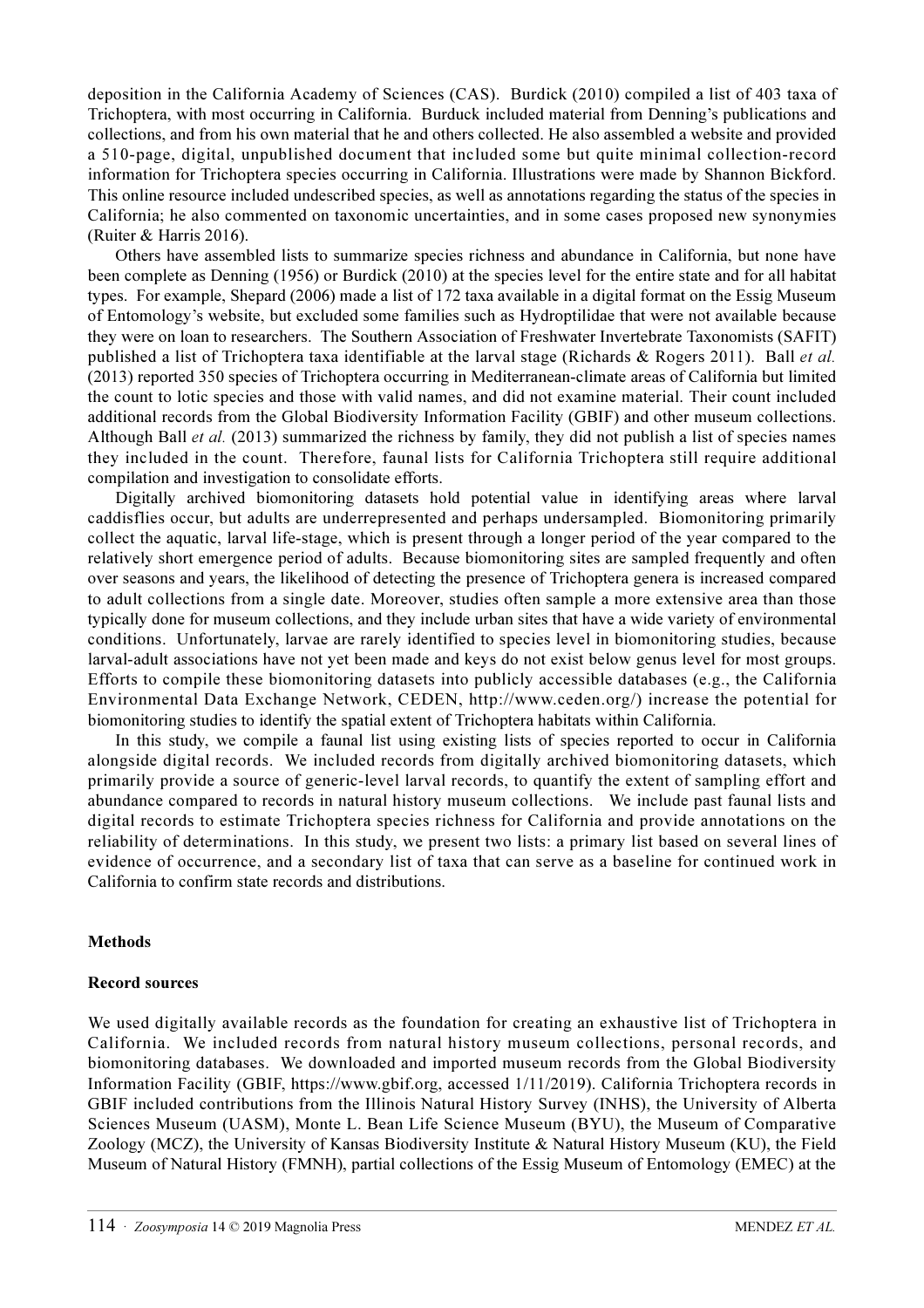University of California, Berkeley, and the Stroud Water Resources Center. These records contain verbatim locality information and are partially georeferenced. EMEC records in GBIF are incomplete because databasing efforts there are ongoing and only about one half of the Trichoptera holdings have been databased. We augmented the EMEC GBIF records with the remainder of the EMEC holdings at the county level compiled by Marilyn Myers in 2000 (M. Myers, unpublished data). We also included records from the California Academy of Sciences (CAS) general collection, databased at the county level in the mid-1990s (N. Penny, personal communication). We also included the CAS digital database of Trichoptera type material but did not transcribe records detailed in Burdick (2010). We did not include records from the Natural History Museum of Los Angeles because digital records were not available online.

### Distribution of Trichoptera in California

To compare distributions of museum-collected specimens with more recently collected material, we downloaded occurrence records from biological monitoring studies from CEDEN. CEDEN serves as a repository for data collected for water bodies in California and includes information on benthic organisms, habitat, water quality, and tissue analysis. Although a wide variety of habitats are sampled, data within CEDEN are biased toward lotic habitats and lentic species may be underrepresented. Most records are at the genus-level and voucher material is not available for verification. All records are georeferenced. We downloaded all records for Trichoptera from the years 1991-2009 (accessed 12/21/2014) and 2009-2018 (accessed 1/11/2019). We plotted CEDEN (through 2009) and georeferenced museum records (through 2014) to identify areas of collection overlaps.

### Species list for California

To compile a species list of California Trichoptera, we created an exhaustive list that included names of taxa from the lists of Denning (1956), Burdick (2010), Rasmussen and Morse (2018), and the names assembled from digital collection records. The Distributional Checklist of Nearctic Trichoptera (Rasmussen & Morse 2018) provided additional records published in the taxonomic literature. We searched the publication for "CA". To include new species described within the past five years, we searched the Trichoptera World Checklist (TWC, Morse 2017, updated as of March 2017) for all species described in the United States but this same information was available in Rasmussen and Morse (2018).

We checked the entire list of names against the TWC and Distributional Checklist of Nearctic Trichoptera (August 2018 revision) to determine the valid name and note synonymies. Because spellings for names were sometimes inconsistent, we conducted most searches using partial names for species. In many cases, we only needed to update the species epithet based on these resources because the gender did not match that of the genus; in other cases, the species had been moved to a new or different genus. In rare cases, we could not find a satisfactory correction for a name, so those records are not included in our species estimates. We did not include any of the names for proposed new species designated by Denning or Burdick in Burdick (2010) if they were not formally described in the published literature.

To estimate species richness of Trichoptera in California, and to compare species lists over time with our digital records, we compiled a table of the validated and corrected lists of Denning (1956), Burdick (2010), Rasmussen and Morse (2018), and the digital collection records, organized by family and genus.

We include all species from all lists in two tables. For species with multiple records across these resources and records in Rasmussen & Morse (2018), we include them in Table 1. However, for species where occurrence in California remains in question, we instead include these species in Table 2 and include distribution information reported in Rasmussen and Morse (2018), the collection and county of the records, and any other notes such as those in Burdick (2010). For example, if we encountered a species with a collection record for Humboldt Co., which is in Northern California, and Rasmussen and Morse (2018) reported the species occurring in Oregon and Washington, the species appears in Table 2, and it may be present in California. However, if the species has an Eastern distribution and the only record occurred in Marin Co., its occurrence is doubtful, but it is still included in Table 2 because the specimen determination requires investigation. The species richness estimate is the total of Table 1 but may be higher based on investigations of specimens from Table 2. Synonyms are noted only if they occurred in a resource (e.g., Denning 1956).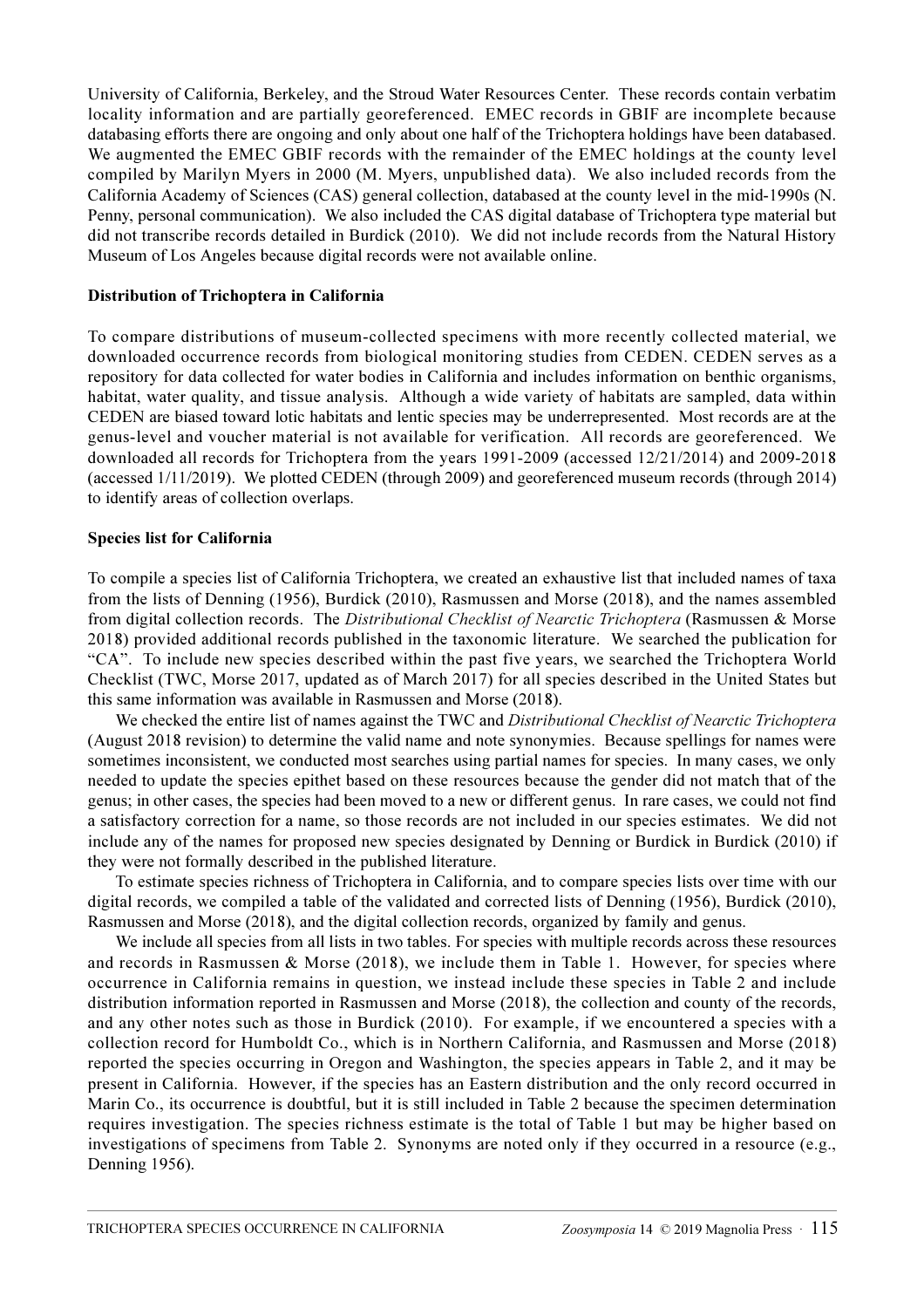TABLE 1. Records for California Trichoptera. Filled circles indicate the species was present in the resource. Filled circles with a number indicate that both the valid name and a synonym appeared in the resource. Empty circles with a number indicate the occurrence as one or more synonyms. The Total Species Richness includes all records for each resource. Resources include D 1956=Denning (1956), B 2010=Burdick (2010), R&M 2018=Rasmussen and Morse (2018) and CR=Collection Records. State abbreviations are standard. Other name is any other name (e.g., synonym) that occurred in a resource. Abbreviations: CAS=California Academy of Sciences, DB=Donald Burdick.

| Valid Name                                     | 1956<br>$\Box$ | <b>B2010</b> | <b>R&amp;M2018</b> | $\tilde{c}$ | Other name in<br>publication or<br>resource                           |
|------------------------------------------------|----------------|--------------|--------------------|-------------|-----------------------------------------------------------------------|
| Apataniidae                                    |                |              |                    |             |                                                                       |
| Allomyia renoa (Milne, 1935)                   |                |              |                    |             |                                                                       |
| Apatania sorex (Ross, 1941)                    |                |              |                    |             |                                                                       |
| Pedomoecus sierra Ross, 1947                   |                |              |                    |             |                                                                       |
| Brachycentridae                                |                |              |                    |             |                                                                       |
| Amiocentrus aspilus (Ross, 1938)               | $\odot$        |              |                    | ❷           | <sup>1</sup> Micrasema,<br><sup>2</sup> Oligoplectrum<br>californicum |
| Brachycentrus americanus (Banks, 1899)         |                |              |                    |             |                                                                       |
| Brachycentrus echo (Ross, 1947)                | $^\circledR$   |              |                    |             | <sup>1</sup> Oligoplectrum                                            |
| Micrasema bactro Ross, 1938                    |                |              |                    |             |                                                                       |
| Micrasema diteris Ross, 1947                   |                |              |                    |             |                                                                       |
| Micrasema onisca Ross, 1947                    |                |              |                    |             |                                                                       |
| Calamoceratidae                                |                |              |                    |             |                                                                       |
| Heteroplectron californicum McLachlan, 1871    |                |              |                    |             |                                                                       |
| Glossosomatidae                                |                |              |                    |             |                                                                       |
| Agapetus arcita Denning, 1951                  |                |              |                    |             |                                                                       |
| Agapetus celatus McLachlan, 1871               |                |              |                    |             |                                                                       |
| Agapetus joannia Denning, 1965                 |                |              |                    |             |                                                                       |
| Agapetus malleatus Banks, 1914                 |                |              |                    |             |                                                                       |
| Agapetus marlo Milne, 1936                     |                |              |                    |             |                                                                       |
| Agapetus orosus Denning, 1950                  |                |              |                    |             |                                                                       |
| Agapetus taho Ross, 1947                       |                |              |                    |             |                                                                       |
| Anagapetus aisha Denning, 1964                 |                |              |                    |             |                                                                       |
| Anagapetus bernea Ross, 1947                   |                |              |                    |             |                                                                       |
| Anagapetus chandleri Ross, 1951                |                |              |                    |             | $A$ . thirza                                                          |
| Glossosoma alascense Banks, 1900               |                |              |                    |             |                                                                       |
| Glossosoma bruna Denning, 1954                 |                |              |                    |             |                                                                       |
| Glossosoma califica Denning, 1948 <sup>A</sup> |                |              |                    |             |                                                                       |
| Glossosoma mereca Denning, 1948                |                |              |                    |             |                                                                       |
| Glossosoma oregonense Ling, 1938               |                |              |                    |             |                                                                       |
| Glossosoma penitum Banks, 1914                 |                |              |                    |             |                                                                       |
| Glossosoma pternum Ross, 1947 <sup>B</sup>     |                |              |                    |             |                                                                       |
| Glossosoma sequoia Denning, 1973               |                |              |                    |             |                                                                       |
| Protoptila coloma Ross, 1941                   |                |              |                    |             |                                                                       |

 $^{\text{A}}$ Ruiter *et al.* (2014): "initial genetic evidence has suggested that all three species [*G. pternum*, G. calificum, G. wenatchee] may all be the same"; Burdick (2010): "The differences are small and intermediates occur. It is likely these three species should be considered G. pternum."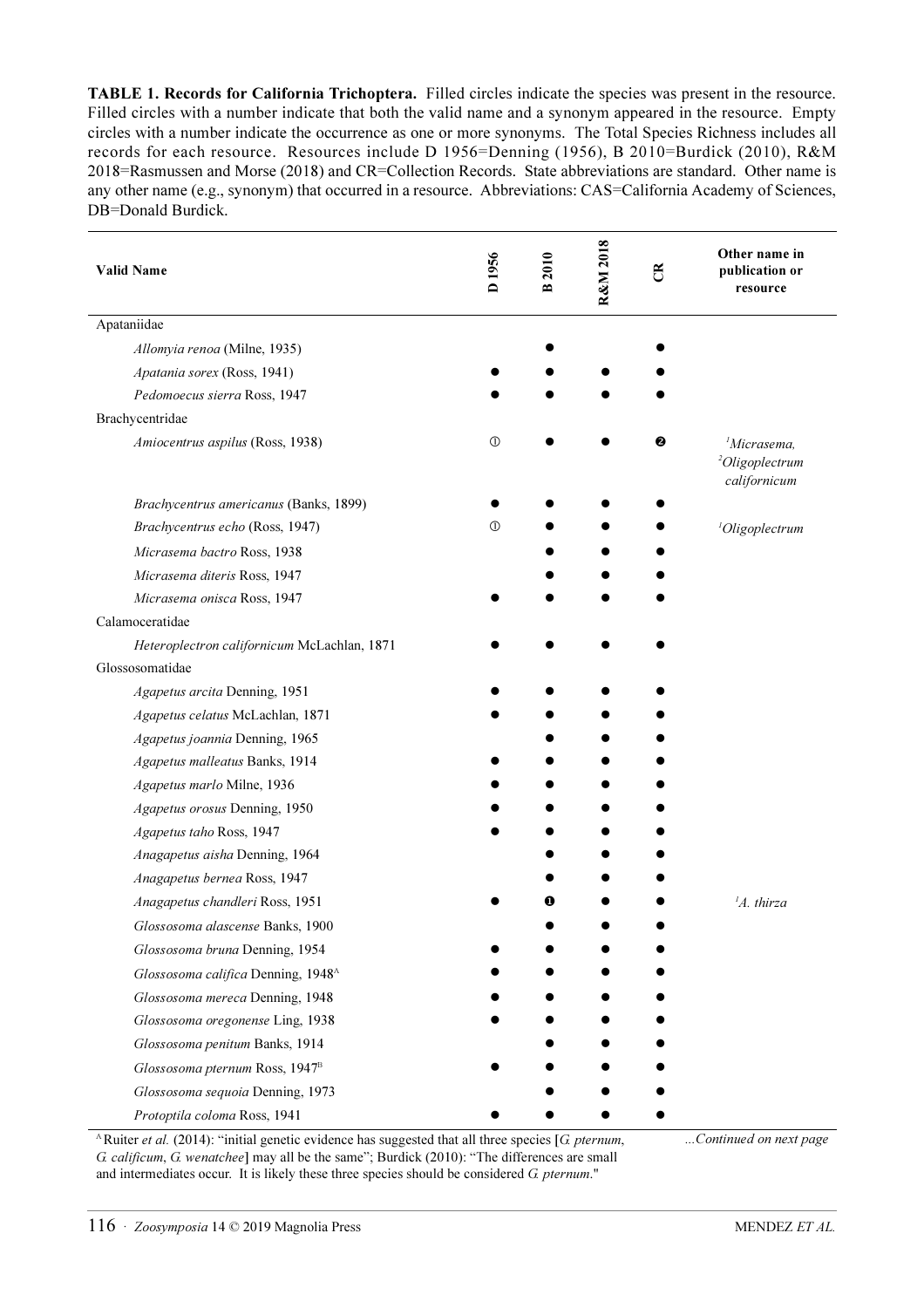| <b>Valid Name</b>                              | 1956<br>$\blacksquare$ | 2010<br>$\mathbf{\Omega}$ | <b>R&amp;M 2018</b> | $\mathfrak{B}$ | Other name in<br>publication or<br>resource |
|------------------------------------------------|------------------------|---------------------------|---------------------|----------------|---------------------------------------------|
| Goeridae                                       |                        |                           |                     |                |                                             |
| Goera archaon Ross, 1947                       |                        |                           |                     |                |                                             |
| Goeracea oregona Denning, 1968                 |                        |                           |                     |                |                                             |
| Helicopsychidae                                |                        |                           |                     |                |                                             |
| Helicopsyche borealis (Hagen, 1861)            |                        |                           |                     | ❶              | <sup>1</sup> H. californica                 |
| Helicopsyche mexicana Banks, 1901              |                        |                           |                     |                |                                             |
| Helicopsyche sinuata Denning & Blickle, 1979   |                        |                           |                     |                |                                             |
| Hydropsychidae                                 |                        |                           |                     |                |                                             |
| Arctopsyche californica Ling, 1938             |                        |                           |                     |                |                                             |
| Arctopsyche grandis (Banks, 1900)              |                        | o                         |                     |                | $l$ includes A. <i>inermis</i>              |
| Arctopsyche inermis Banks, 1943                |                        | O                         |                     |                | $\int$ as A. grandis                        |
| Cheumatopsyche arizonensis (Ling, 1938)        |                        |                           |                     |                |                                             |
| Cheumatopsyche campyla Ross, 1938              |                        |                           |                     |                |                                             |
| Cheumatopsyche mickeli Denning, 1942           |                        |                           |                     |                |                                             |
| Cheumatopsyche mollala Ross, 1941              |                        |                           |                     |                |                                             |
| Diplectrona californica Banks, 1914            |                        |                           |                     | O              | $D.$ margarita                              |
| Homoplectra nigripennis (Banks, 1911)          |                        |                           |                     |                |                                             |
| Homoplectra norada Denning, 1975               |                        |                           |                     |                |                                             |
| Homoplectra oaklandensis (Ling, 1938)          |                        |                           |                     |                |                                             |
| Homoplectra shasta Denning, 1949               |                        |                           |                     |                |                                             |
| Homoplectra sierra Ruiter, 2003                |                        |                           |                     |                |                                             |
| Homoplectra spora Denning, 1952                |                        |                           |                     |                |                                             |
| Hydropsyche amblis Ross, 1938                  |                        |                           |                     | o              | <sup>1</sup> Ceratopsyche                   |
| Hydropsyche californica Banks, 1899            |                        |                           |                     |                |                                             |
| Hydropsyche cockerelli Banks, 1905             |                        |                           |                     | o              | <sup>1</sup> Ceratopsyche                   |
| Hydropsyche cora Denning, 1973                 |                        |                           |                     | o              | <sup>1</sup> Ceratopsyche                   |
| Hydropsyche intrica Denning, 1965 <sup>B</sup> |                        |                           |                     |                |                                             |
| Hydropsyche occidentalis Banks, 1900           |                        |                           |                     |                |                                             |
| Hydropsyche oslari Banks, 1905                 |                        |                           |                     | o              | <sup>1</sup> Ceratopsyche                   |
| Hydropsyche philo Ross, 1941                   |                        |                           |                     |                |                                             |
| Parapsyche almota Ross, 1938                   |                        |                           |                     |                |                                             |
| Parapsyche elsis Milne, 1936                   |                        |                           |                     | o              | <sup>1</sup> Arctopsyche<br>brevipennis     |
| Parapsyche extensa Denning, 1949               |                        |                           |                     |                |                                             |
| Parapsyche spinata Denning, 1949               |                        |                           |                     |                |                                             |
| Parapsyche turbinata Schmid, 1968              |                        |                           |                     |                |                                             |
| Smicridea dispar (Banks, 1905)                 | $\circledcirc$         |                           |                     |                | <sup>1</sup> S. utico                       |
| Smicridea fasciatella McLachlan, 1871          |                        |                           |                     |                |                                             |

 $B<sub>B</sub> CAS (Mono Co.); DB "This may be the same as H. cora and H. protis or H. tana." ...Continued on next page$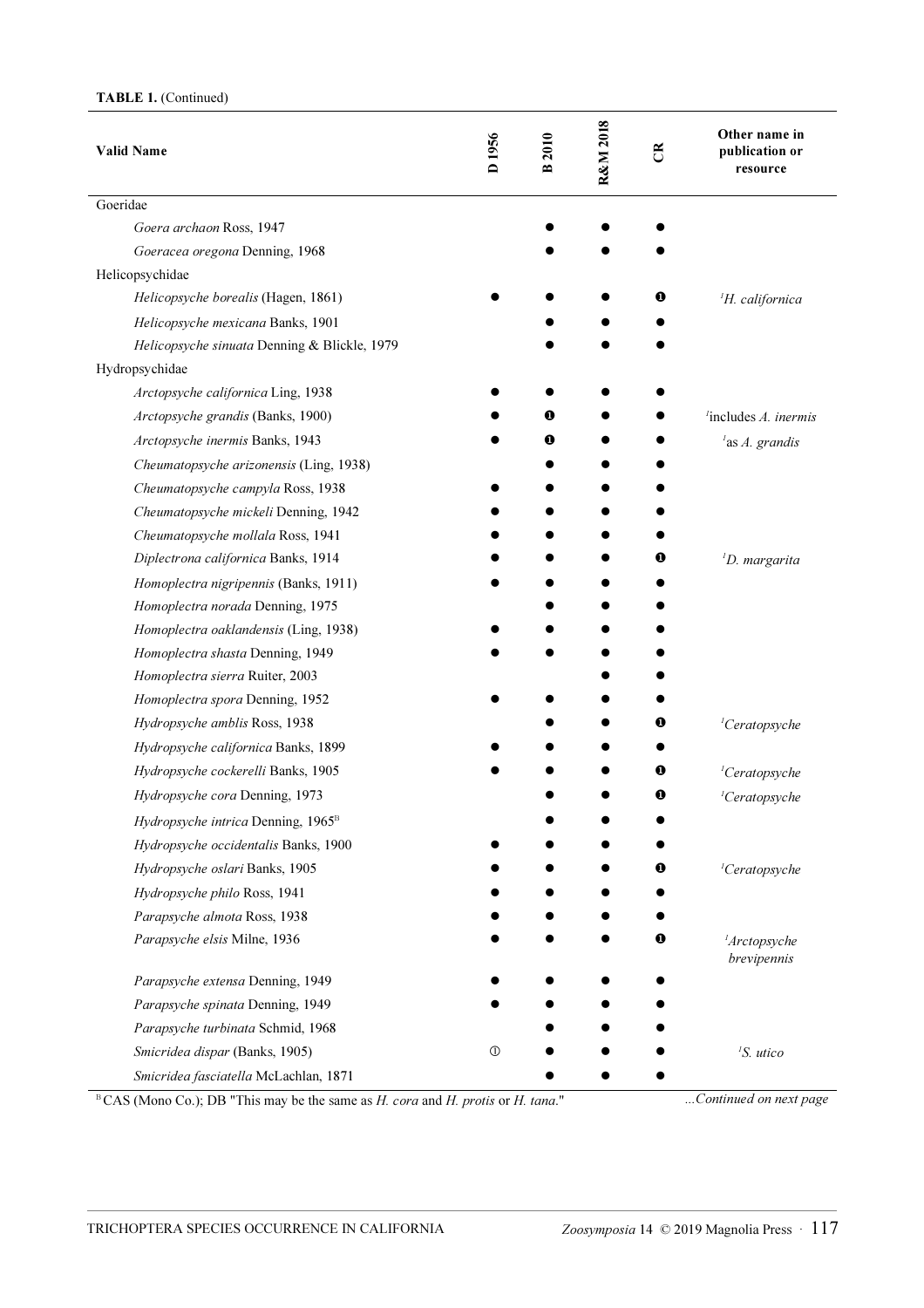| Valid Name                                       | 1956<br>$\Box$ | <b>B2010</b> | R&M 2018 | $\mathfrak{B}$ | Other name in<br>publication or<br>resource |
|--------------------------------------------------|----------------|--------------|----------|----------------|---------------------------------------------|
| Hydroptilidae                                    |                |              |          |                |                                             |
| Agraylea saltesea Ross, 1938                     |                |              |          |                |                                             |
| Hydroptila ajax Ross, 1938                       |                |              |          |                |                                             |
| Hydroptila arctia Ross, 1938                     | $^{\circ}$     |              |          |                | $H$ . acoma                                 |
| Hydroptila argosa Ross, 1938                     |                |              |          |                |                                             |
| Hydroptila hamata Morton, 1905                   |                |              |          |                |                                             |
| Hydroptila icona Mosely, 1937                    |                |              |          |                |                                             |
| Hydroptila rono Ross, 1941                       |                |              |          |                |                                             |
| Hydroptila xera Ross, 1938                       |                |              |          |                |                                             |
| Ithytrichia clavata Morton, 1905                 |                |              |          |                |                                             |
| Leucotrichia pictipes (Banks, 1911)              |                |              |          |                |                                             |
| Leucotrichia sarita Ross, 1944                   |                |              |          |                |                                             |
| Neotrichia halia Denning, 1948                   |                |              |          |                |                                             |
| Neotrichia kimi Keth, 2015                       |                |              |          |                |                                             |
| Neotrichia okopa Ross, 1939                      |                |              |          |                |                                             |
| Neotrichia pinnacles Harris & Flint, 2016        |                |              |          |                |                                             |
| Nothotrichia shasta Harris & Armitage, 1997      |                |              |          |                |                                             |
| Ochrotrichia alexanderi Denning & Blickle, 1972  |                |              |          |                |                                             |
| Ochrotrichia alsea Denning & Blickle, 1972       |                |              |          |                |                                             |
| Ochrotrichia arizonica Denning & Blickle, 1972   |                |              |          |                |                                             |
| Ochrotrichia bickfordae Ruiter, 2011             |                |              |          |                |                                             |
| Ochrotrichia bogani Ruiter, 2011                 |                |              |          |                |                                             |
| Ochrotrichia boydi Ruiter & Harris, 2015         |                |              |          |                |                                             |
| Ochrotrichia buccata Denning & Blickle, 1972     |                |              |          |                |                                             |
| Ochrotrichia burdicki Denning, 1989              |                |              |          |                |                                             |
| Ochrotrichia confusa (Morton, 1905)              |                |              |          |                |                                             |
| Ochrotrichia footei Keiper & Harris, 2002        |                |              |          |                |                                             |
| Ochrotrichia fossi Ruiter & Harris, 2015         |                |              |          |                |                                             |
| Ochrotrichia hadria Denning & Blickle, 1972      |                |              |          |                |                                             |
| Ochrotrichia honeyi Blickle & Denning, 1977      |                |              |          |                |                                             |
| Ochrotrichia logana (Ross, 1941)                 |                |              |          |                |                                             |
| Ochrotrichia lometa (Ross, 1941)                 |                |              |          |                |                                             |
| Ochrotrichia lucia Denning & Blickle, 1972       |                |              |          |                |                                             |
| Ochrotrichia malanae Ruiter & Harris, 2015       |                |              |          |                |                                             |
| Ochrotrichia mono (Ross, 1941)                   |                |              |          |                |                                             |
| Ochrotrichia myersae Ruiter & Harris, 2015       |                |              |          |                |                                             |
| Ochrotrichia nacora Denning & Blickle, 1972      |                |              |          |                |                                             |
| Ochrotrichia quadrispina Denning & Blickle, 1972 |                |              |          |                |                                             |
| Ochrotrichia rothi Denning & Blickle, 1972       |                |              |          |                |                                             |
| Ochrotrichia salaris Blickle & Denning, 1977     |                |              |          |                |                                             |
| Ochrotrichia stylata (Ross, 1938)                |                |              |          |                |                                             |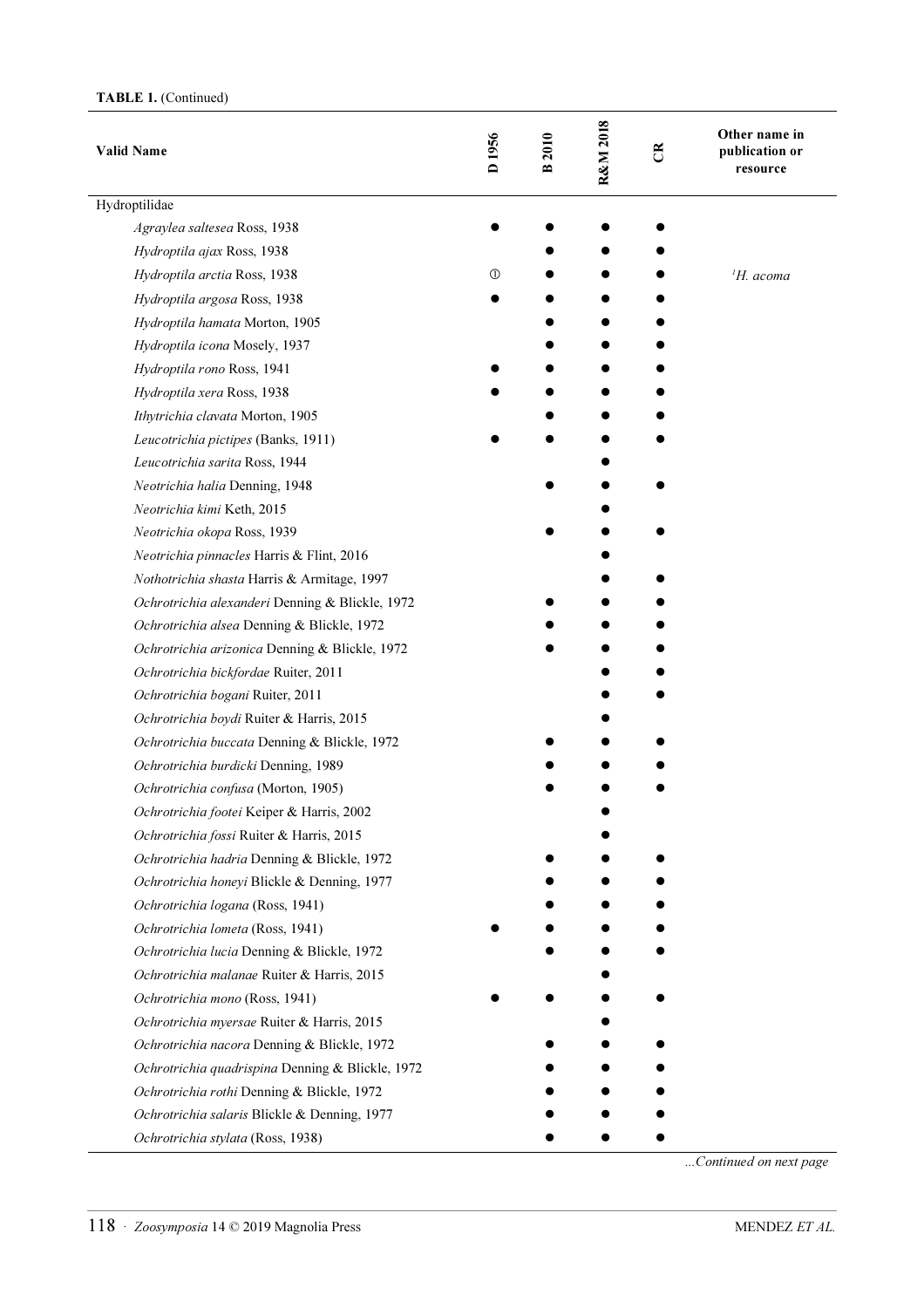| <b>Valid Name</b>                              | 1956<br>$\Delta$ | <b>B2010</b> | <b>R&amp;M 2018</b> | $\mathfrak{B}$ | Other name in<br>publication or<br>resource |
|------------------------------------------------|------------------|--------------|---------------------|----------------|---------------------------------------------|
| Ochrotrichia tenuata Blickle & Denning, 1977   |                  |              | $\bullet$           |                |                                             |
| Ochrotrichia trapoiza Ross, 1947               |                  |              |                     |                |                                             |
| Ochrotrichia vertreesi Denning & Blickle, 1972 |                  |              |                     |                |                                             |
| Oxyethira arizona Ross, 1948                   |                  |              |                     |                |                                             |
| Oxyethira dualis Morton, 1905                  |                  |              |                     |                | $^{1}$ O. allosi                            |
| Oxyethira pallida (Banks, 1904)                |                  |              |                     |                |                                             |
| Palaeagapetus nearcticus Banks, 1936           |                  |              |                     |                |                                             |
| Stactobiella delira (Ross, 1938)               |                  |              |                     |                |                                             |
| Lepidostomatidae                               |                  |              |                     |                |                                             |
| Lepidostoma astanea Denning, 1954              |                  |              |                     |                |                                             |
| Lepidostoma baxea Denning, 1958                |                  |              |                     |                |                                             |
| Lepidostoma cantha Ross, 1941                  |                  |              |                     |                |                                             |
| Lepidostoma cascadense (Milne, 1936)           |                  |              |                     |                | $^{\prime}$ L. mira                         |
| Lepidostoma castalianum Weaver & Myers, 1998   |                  |              |                     |                |                                             |
| Lepidostoma cinereum (Banks, 1899)             | $\odot$          |              |                     |                | $L$ . strophis                              |
| Lepidostoma ermanae Weaver, 1988               |                  |              |                     |                |                                             |
| Lepidostoma errigena Denning, 1954             |                  |              |                     |                |                                             |
| Lepidostoma jewetti Ross, 1946                 |                  |              |                     |                |                                             |
| Lepidostoma licola Denning, 1975               |                  |              |                     |                |                                             |
| Lepidostoma lotor Ross, 1946                   |                  |              |                     |                |                                             |
| Lepidostoma ojanum Weaver & Myers, 1998        |                  |              |                     |                |                                             |
| Lepidostoma pluviale (Milne, 1936)             |                  | ❶            |                     |                | <sup>1</sup> L. veleda                      |
| Lepidostoma podagrum (McLachlan, 1871)         |                  |              |                     |                |                                             |
| Lepidostoma rayneri Ross, 1941                 |                  |              |                     | o              | $^l$ L. crypta                              |
| Lepidostoma recina Denning, 1954               |                  |              |                     | o              | $L$ . calensis                              |
| Lepidostoma roafi (Milne, 1936)                |                  |              |                     |                |                                             |
| Lepidostoma unicolor (Banks, 1911)             |                  |              |                     |                |                                             |
| Lepidostoma veroda Ross, 1948                  |                  |              |                     |                |                                             |
| Leptoceridae                                   |                  |              |                     |                |                                             |
| Ceraclea annulicornis (Stephens, 1836)         | $\circledcirc$   |              |                     |                | <sup>1</sup> Athripsodes                    |
| Ceraclea latahensis (Smith, 1962)              |                  |              |                     |                |                                             |
| Ceraclea maculata (Banks, 1899)                |                  |              |                     |                |                                             |
| Ceraclea tarsipunctata (Vorhies, 1909)         | ➀                |              |                     | o              | <sup>1</sup> Athripsodes                    |
| Mystacides alafimbriatus Hill-Griffin, 1912    |                  |              |                     | O              | <sup>1</sup> Athripsodes                    |
| Mystacides sepulchralis (Walker, 1852)         |                  |              |                     |                |                                             |
| Nectopsyche dorsalis (Banks, 1901)             |                  |              |                     |                |                                             |
| Nectopsyche gracilis (Banks, 1901)             |                  |              |                     |                |                                             |
| Nectopsyche lahontanensis Haddock, 1977        |                  |              |                     |                |                                             |
| Nectopsyche minuta (Banks, 1900)               |                  |              |                     |                |                                             |
| Oecetis disjuncta (Banks, 1920)                |                  |              |                     |                |                                             |
| Oecetis avara (Banks, 1895)                    |                  |              |                     |                |                                             |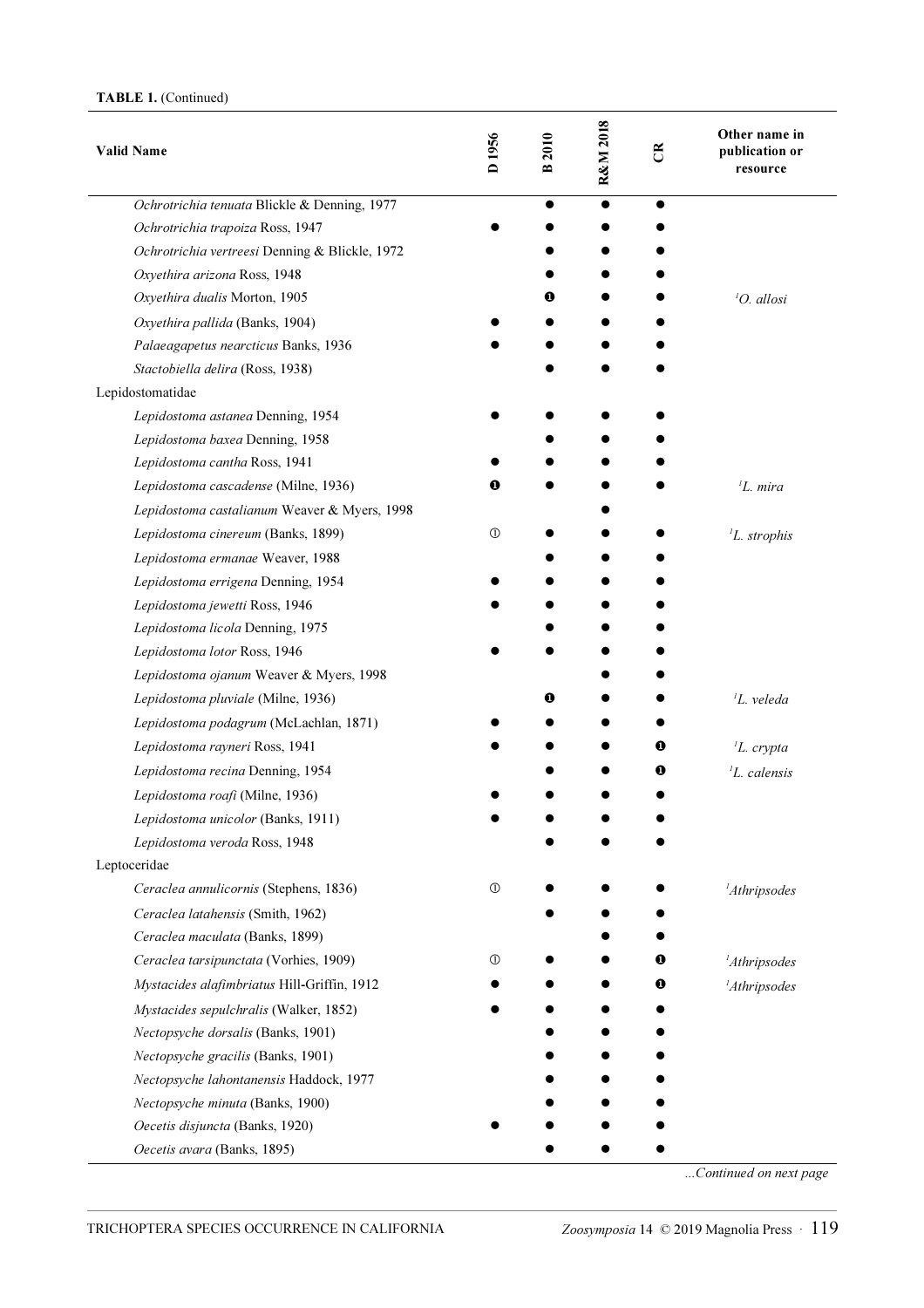| Valid Name                                 | 1956<br>$\Box$ | <b>B2010</b> | <b>R&amp;M 2018</b> | $\mathfrak{B}$ | Other name in<br>publication or<br>resource                 |
|--------------------------------------------|----------------|--------------|---------------------|----------------|-------------------------------------------------------------|
| Oecetis inconspicua (Walker, 1852)         | $\bullet$      | $\bullet$    | $\bullet$           |                |                                                             |
| Oecetis ochracea (Curtis, 1825)            |                |              |                     |                |                                                             |
| Oecetis sordida Blahnik & Holzenthal, 2014 |                |              |                     |                |                                                             |
| Triaenodes frontalis Banks, 1907           |                | o            |                     | ❶              | $1Ylodes$                                                   |
| Triaenodes tardus Milne, 1934              |                |              |                     |                |                                                             |
| Limnephilidae                              |                |              |                     |                |                                                             |
| Allocosmoecus partitus Banks, 1943         |                |              |                     |                |                                                             |
| Amphicosmoecus canax (Ross, 1947)          |                |              |                     |                |                                                             |
| Chyranda centralis (Banks, 1900)           |                |              |                     |                |                                                             |
| Clistoronia magnifica (Banks, 1899)        |                |              |                     |                |                                                             |
| Clostoeca disjuncta (Banks, 1914)          | $\bf o$        | o            |                     |                | <sup>1</sup> C. sperryae                                    |
| Cryptochia califca Denning, 1968           |                |              |                     |                |                                                             |
| Cryptochia denningi Wiggins, 1975          |                |              |                     |                |                                                             |
| Cryptochia excella Denning, 1964           |                |              |                     |                |                                                             |
| Cryptochia shasta Denning, 1975            |                |              |                     |                |                                                             |
| Desmona bethula Denning, 1954              |                |              |                     |                |                                                             |
| Desmona denningi Nimmo, 2012               |                |              |                     |                |                                                             |
| Dicosmoecus atripes (Hagen, 1875)          |                |              |                     |                |                                                             |
| Dicosmoecus gilvipes (Hagen, 1875)         |                |              |                     |                |                                                             |
| Dicosmoecus pallicornis Banks, 1943        |                |              |                     |                |                                                             |
| Ecclisomyia bilera Denning, 1951           |                |              |                     |                |                                                             |
| Ecclisomyia conspersa Banks, 1907          |                |              |                     |                |                                                             |
| Ecclisomyia simulata Banks, 1920           |                |              |                     |                |                                                             |
| Glyphopsyche irrorata (Fabricius, 1781)    |                |              |                     |                |                                                             |
| Hesperophylax alaskensis (Banks, 1908)     |                |              |                     |                |                                                             |
| Hesperophylax designatus (Walker, 1852)    | $^\circledR$   | ❷            |                     | o              | $H$ . incisus,<br><sup>2</sup> includes $H$ . <i>magnus</i> |
| Hesperophylax magnus Banks, 1918           |                | o            |                     |                | $\frac{1}{2}$ as H. designata                               |
| Hesperophylax minutus Ling, 1938           |                |              |                     |                |                                                             |
| Hesperophylax occidentalis (Banks, 1908)   |                |              |                     |                |                                                             |
| Homophylax insulas Denning, 1964           |                |              |                     |                |                                                             |
| Homophylax nevadensis Banks, 1903          |                |              |                     |                |                                                             |
| Homophylax rentzi Denning, 1964            |                |              |                     |                |                                                             |
| Hydatophylax hesperus (Banks, 1914)        |                |              |                     | o              | <sup>1</sup> Astenophylax<br>needhami                       |
| Lenarchus gravidus (Hagen, 1861)           |                |              |                     |                |                                                             |
| Lenarchus rillus (Milne, 1935)             |                |              |                     |                |                                                             |
| Lenarchus vastus (Hagen, 1861)             |                |              |                     |                |                                                             |
| Limnephilus acnestus Ross, 1938            |                |              |                     |                |                                                             |
| Limnephilus acula Ross & Merkley, 1952     |                |              |                     |                |                                                             |
| Limnephilus alconura Ross & Merkley, 1952  |                |              |                     |                |                                                             |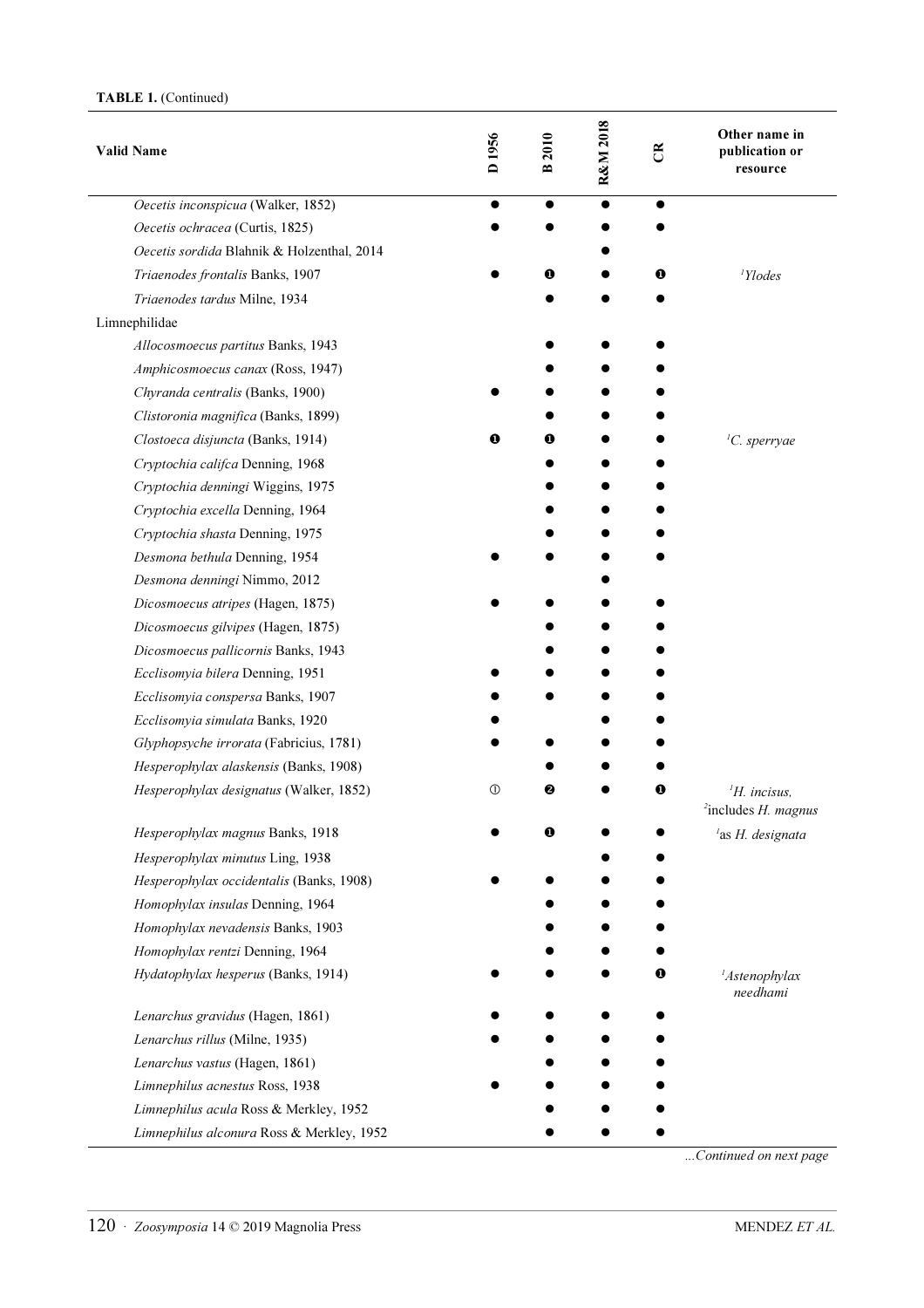| <b>Valid Name</b>                                | 1956<br>$\blacksquare$ | 2010<br>$\mathbf{r}$ | <b>R&amp;M 2018</b> | $\mathfrak{B}$ | Other name in<br>publication or<br>resource |
|--------------------------------------------------|------------------------|----------------------|---------------------|----------------|---------------------------------------------|
| Limnephilus aretto Ross, 1938                    |                        |                      | ●                   | ❶              | <sup>1</sup> Colpotalius tehamia            |
| Limnephilus assimilis (Banks, 1908)              |                        |                      |                     |                |                                             |
| Limnephilus atercus Denning, 1965                |                        |                      |                     |                |                                             |
| Limnephilus bucketti Denning, 1965               |                        |                      |                     |                |                                             |
| Limnephilus catula Denning, 1965                 |                        |                      |                     |                |                                             |
| Limnephilus coloradensis (Banks, 1899)           |                        |                      |                     |                |                                             |
| Limnephilus concolor Banks, 1899                 | $\circ$                | O                    |                     |                | $'L$ . lunonus                              |
| Limnephilus externus Hagen, 1861                 |                        |                      |                     |                |                                             |
| Limnephilus frijole Ross, 1944                   |                        |                      |                     |                |                                             |
| Limnephilus morrisoni Banks, 1920                |                        |                      |                     |                |                                             |
| Limnephilus nogus Ross, 1944                     |                        |                      |                     |                |                                             |
| Limnephilus occidentalis Banks, 1908             |                        |                      |                     |                |                                             |
| Limnephilus peltus Denning, 1962                 |                        |                      |                     |                |                                             |
| Limnephilus productus Banks, 1914                |                        |                      |                     |                | $L$ neoaculus                               |
| Limnephilus secludens Banks, 1914                |                        |                      |                     |                |                                             |
| Limnephilus sierrata Denning, 1968               |                        |                      |                     |                |                                             |
| Limnephilus spinatus Banks, 1914                 |                        |                      |                     |                |                                             |
| Monophylax mono (Denning, 1970)                  |                        | $^{\circ}$           | o                   | ➀              | <sup>1</sup> Desmona                        |
| Onocosmoecus sequoiae Wiggins & Richardson, 1986 |                        |                      |                     |                |                                             |
| Onocosmoecus unicolor (Banks, 1897)              | $\circledcirc$         |                      |                     |                | <sup>1</sup> Dicosmoecus                    |
| Philocasca rivularis Wiggins, 1968               |                        |                      |                     |                |                                             |
| Pseudostenophylax edwardsi (Banks, 1920)         | $\odot$                |                      |                     |                | <sup>1</sup> Drusinus                       |
| Psychoglypha alascensis (Banks, 1900)            |                        |                      |                     |                |                                             |
| Psychoglypha avigo (Ross, 1941)                  |                        |                      |                     |                |                                             |
| Psychoglypha bella (Banks, 1903)                 |                        |                      |                     |                |                                             |
| Psychoglypha burdicki Nimmo, 2012                |                        |                      |                     |                |                                             |
| Psychoglypha denningi Nimmo, 2012                |                        |                      |                     |                |                                             |
| Psychoglypha klamathi Denning, 1970              |                        |                      |                     |                |                                             |
| Psychoglypha leechi Denning, 1970                |                        |                      |                     |                |                                             |
| Psychoglypha maderi Nimmo, 2012                  |                        |                      |                     |                |                                             |
| Psychoglypha mazamae Denning, 1970               |                        |                      |                     |                |                                             |
| Psychoglypha mesalis Nimmo, 2012                 |                        |                      |                     |                |                                             |
| Psychoglypha ormiae (Ross, 1938)                 |                        |                      |                     |                |                                             |
| Psychoglypha patricius Nimmo, 2012               |                        |                      |                     |                |                                             |
| Psychoglypha subborealis (Banks, 1924)           |                        |                      |                     |                |                                             |
| Odontoceridae                                    |                        |                      |                     |                |                                             |
| Marilia flexuosa Ulmer, 1905                     |                        |                      |                     |                |                                             |
| Namamyia plutonis Banks, 1905                    |                        |                      |                     |                |                                             |
| Nerophilus californicus (Hagen, 1861)            |                        |                      |                     |                | <sup>1</sup> Silo                           |
| Parthina linea Denning, 1954                     |                        |                      |                     |                |                                             |
| Parthina vierra Denning, 1973                    |                        |                      |                     |                |                                             |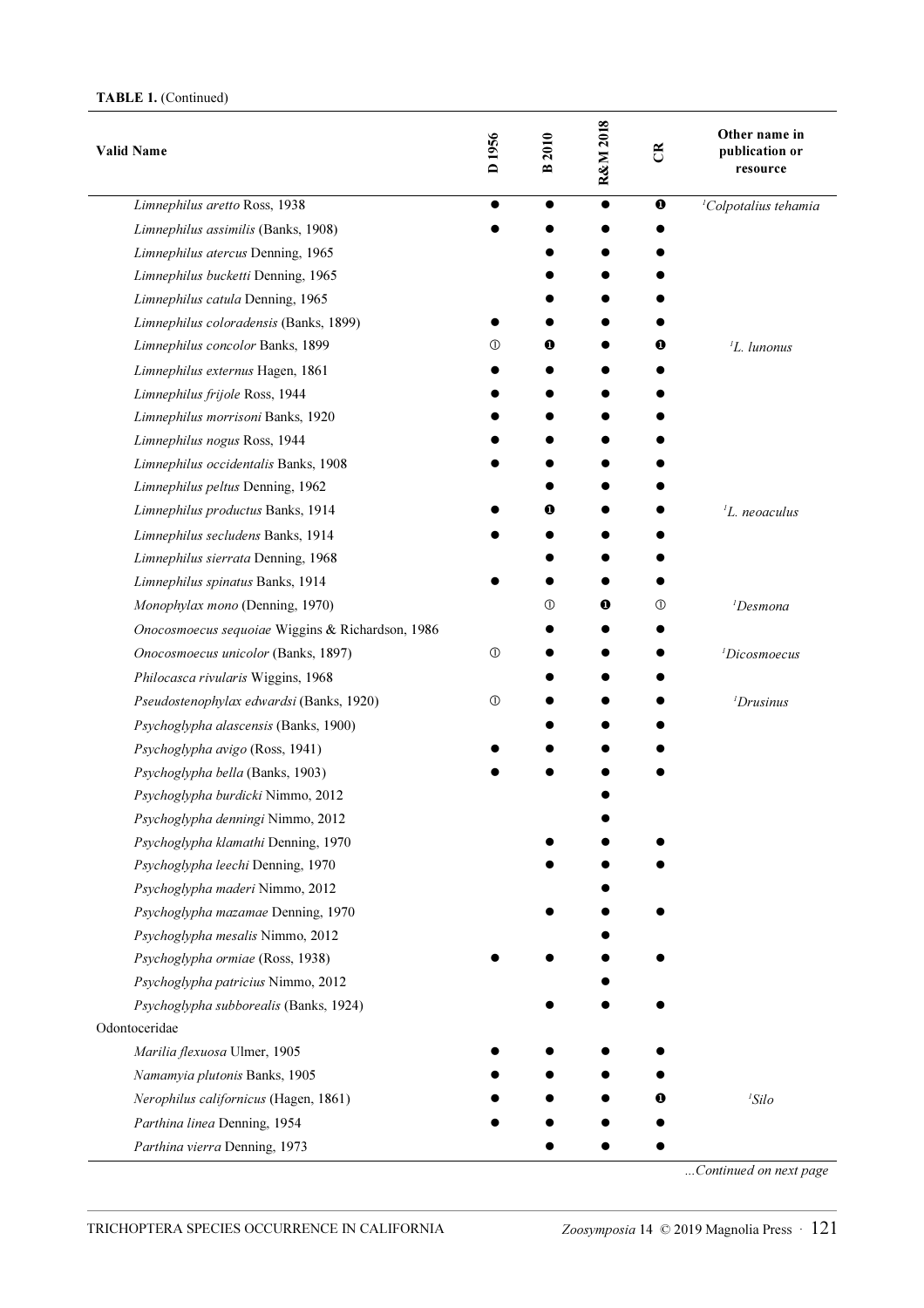| Valid Name                                         | D <sub>1956</sub> | <b>B2010</b> | R&M 2018 | $\tilde{c}$  | Other name in<br>publication or<br>resource          |
|----------------------------------------------------|-------------------|--------------|----------|--------------|------------------------------------------------------|
| Philopotamidae                                     |                   |              |          |              |                                                      |
| Chimarra angustipennis Banks, 1903                 | $\circled{0}$     | o            |          | ❶            | ${}^{1}C.$ siva                                      |
| Chimarra butleri Denning, 1962                     |                   |              |          |              |                                                      |
| Chimarra elia Ross, 1944                           |                   | o            |          | ➀            | ${}^{1}C.$ lara                                      |
| Chimarra utahensis Ross, 1938                      |                   |              |          |              |                                                      |
| Dolophilodes aequalis (Banks, 1924)                |                   |              |          |              |                                                      |
| Dolophilodes andora Denning, 1989                  |                   |              |          |              |                                                      |
| Dolophilodes dorcus (Ross, 1938)                   |                   |              |          |              |                                                      |
| Dolophilodes novusamericanus (Ling, 1938)          |                   |              |          | ❶            | <sup>1</sup> Philopotamus                            |
| Dolophilodes pallidipes Banks, 1936                |                   |              |          |              |                                                      |
| Sisko sisko (Ross, 1949)                           | $^\circledR$      | ➁            |          | 00           | <sup>1</sup> Wormaldia,<br><sup>2</sup> Dolophilodes |
| Wormaldia anilla (Ross, 1941)                      |                   |              |          |              |                                                      |
| Wormaldia birneyi Munoz-Quesada & Holzenthal, 2008 |                   |              |          |              |                                                      |
| Wormaldia gabriella (Banks, 1930)                  |                   |              |          |              |                                                      |
| Wormaldia gesugta Schmid, 1968                     |                   |              |          |              |                                                      |
| Wormaldia hamata Denning, 1951                     |                   |              |          |              |                                                      |
| Wormaldia laona Denning, 1989                      |                   |              |          |              |                                                      |
| Wormaldia occidea (Ross, 1938)                     | o                 | o            |          | o            | $W$ . cruzensis                                      |
| Wormaldia pachita Denning, 1956                    |                   |              |          |              |                                                      |
| Phryganeidae                                       |                   |              |          |              |                                                      |
| Agrypnia glacialis Hagen, 1873                     |                   |              |          |              | $A$ . dextra                                         |
| Banksiola crotchi Banks, 1944                      |                   |              |          |              |                                                      |
| Phryganea cinerea Walker, 1852                     |                   |              |          |              |                                                      |
| Ptilostomis ocellifera (Walker, 1852)              |                   |              |          |              |                                                      |
| Yphria californica (Banks, 1907)                   |                   |              |          |              |                                                      |
| Polycentropodidae                                  |                   |              |          |              |                                                      |
| Holocentropus flavus Banks, 1908                   | ന                 | (T)          |          | $^\circledR$ | <sup>1</sup> Polycentropus                           |
| Polycentropus halidus Milne, 1936                  |                   |              |          |              |                                                      |
| Polycentropus variegatus Banks, 1900               |                   |              |          |              |                                                      |
| Psychomyiidae                                      |                   |              |          |              |                                                      |
| Psychomyia flavida Hagen, 1861                     |                   |              |          | o            | ${}^{1}P.$ pulchella                                 |
| Psychomyia lumina (Ross, 1938)                     |                   |              |          |              |                                                      |
| Tinodes belisus Denning, 1950                      |                   |              |          |              |                                                      |
| Tinodes cascadius Denning, 1956                    |                   |              |          |              |                                                      |
| Tinodes consuetus McLachlan, 1871                  |                   |              |          |              |                                                      |
| Tinodes gabriella Denning, 1973                    |                   |              |          |              |                                                      |
| Tinodes parvulus Denning, 1950                     |                   |              |          |              |                                                      |
| Tinodes powelli Denning, 1964                      |                   |              |          |              |                                                      |
| Tinodes provo Ross & Merkley, 1950                 |                   |              |          |              |                                                      |
| Tinodes schusteri Denning, 1983                    |                   |              |          |              |                                                      |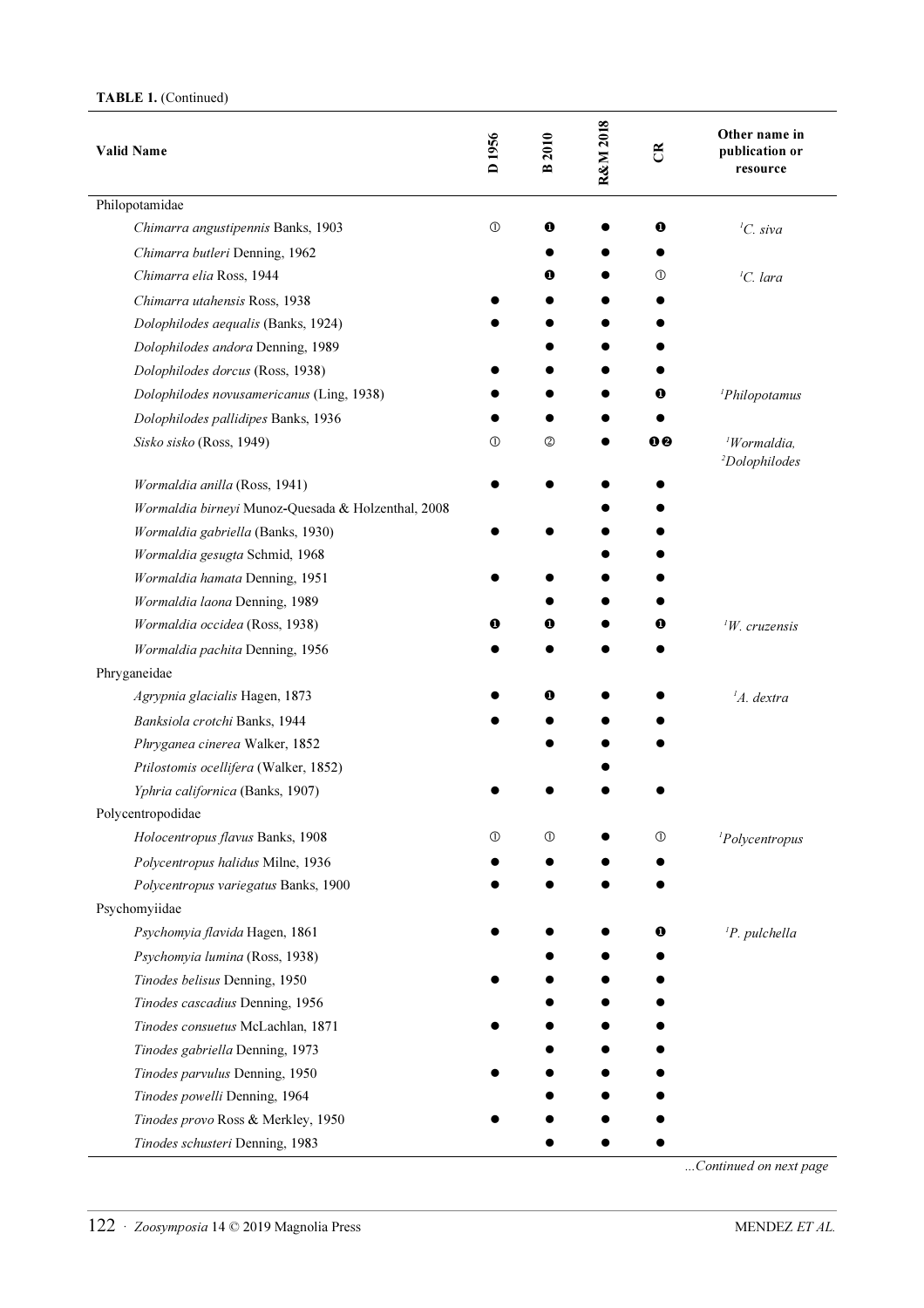| <b>Valid Name</b>                        | 1956<br>$\Box$ | <b>B2010</b> | <b>R&amp;M 2018</b> | $\mathfrak{B}$ | Other name in<br>publication or<br>resource                    |
|------------------------------------------|----------------|--------------|---------------------|----------------|----------------------------------------------------------------|
| Tinodes sigodanus Ross & Merkley, 1950   | $\bullet$      |              | 0                   |                |                                                                |
| Tinodes siskiyou Denning, 1951           |                |              |                     |                |                                                                |
| Tinodes twilus Denning, 1975             |                |              |                     |                |                                                                |
| Tinodes usillus Denning, 1966            |                |              |                     |                |                                                                |
| Rhyacophilidae                           |                |              |                     |                |                                                                |
| Himalopsyche phryganea (Ross, 1941)      | $^\circledR$   |              |                     |                | <sup>1</sup> Rhyacophila                                       |
| Rhyacophila amabilis Denning, 1965       |                |              |                     |                |                                                                |
| Rhyacophila angelita Banks, 1911         |                |              |                     |                |                                                                |
| Rhyacophila arcella Denning, 1975        |                |              |                     |                |                                                                |
| Rhyacophila ardala Denning, 1965         |                |              |                     |                |                                                                |
| Rhyacophila arnaudi Denning, 1948        |                |              |                     |                |                                                                |
| Rhyacophila balosa Denning, 1989         |                |              |                     |                |                                                                |
| Rhyacophila basalis Banks, 1911          |                |              |                     |                |                                                                |
| Rhyacophila betteni Ling, 1938           |                |              |                     |                |                                                                |
| Rhyacophila bifila Banks, 1914           |                |              |                     |                |                                                                |
| Rhyacophila brunnea Banks, 1911          | $\odot$        | 00           |                     |                | 'includes R. acropedes,<br><sup>2</sup> includes R. accuminata |
| Rhyacophila californica Ling, 1938       |                |              |                     |                |                                                                |
| Rhyacophila cerita Denning, 1971         |                |              |                     |                |                                                                |
| Rhyacophila chandleri Denning, 1956      |                |              |                     |                |                                                                |
| Rhyacophila chordata Denning, 1989       |                |              |                     |                |                                                                |
| Rhyacophila coloradensis Banks, 1904     |                |              |                     |                |                                                                |
| Rhyacophila darbyi Fields, 1981          |                |              |                     |                |                                                                |
| Rhyacophila ecosa Ross, 1941             |                |              |                     |                |                                                                |
| Rhyacophila fenderi Ross, 1948           |                |              |                     |                |                                                                |
| Rhyacophila grandis Banks, 1911          |                |              |                     |                |                                                                |
| Rhyacophila harmstoni Ross, 1944         |                |              |                     |                |                                                                |
| Rhyacophila hyalinata Banks, 1905        | $\odot$        |              |                     | ❶              | ${}^{1}R$ . sonoma                                             |
| Rhyacophila inculta Ross & Spencer, 1952 |                |              |                     |                |                                                                |
| Rhyacophila insularis Schmid, 1970       |                |              |                     |                |                                                                |
| Rhyacophila jenniferae Peck, 1978        |                |              |                     |                |                                                                |
| Rhyacophila jewetti Denning, 1954        |                |              |                     |                |                                                                |
| Rhyacophila karila Denning, 1948         |                |              |                     |                |                                                                |
| Rhyacophila kernada Ross, 1950           |                | o            |                     |                | ${}^{1}R.$ reana                                               |
| Rhyacophila leechi Denning, 1975         |                |              |                     |                |                                                                |
| Rhyacophila lineata Denning, 1956        |                | O            |                     | O              | ${}^{1}R.$ balosa                                              |
| Rhyacophila lurella Denning, 1975        |                |              |                     |                |                                                                |
| Rhyacophila mosana Denning, 1965         |                |              |                     |                |                                                                |
| Rhyacophila narvae Navas, 1926           | ➀              | o            |                     | O              | ${}^{1}R.$ vepulsa                                             |
| Rhyacophila neograndis Denning, 1948     |                |              |                     |                |                                                                |
| Rhyacophila nevadensis Banks, 1924       |                |              |                     |                |                                                                |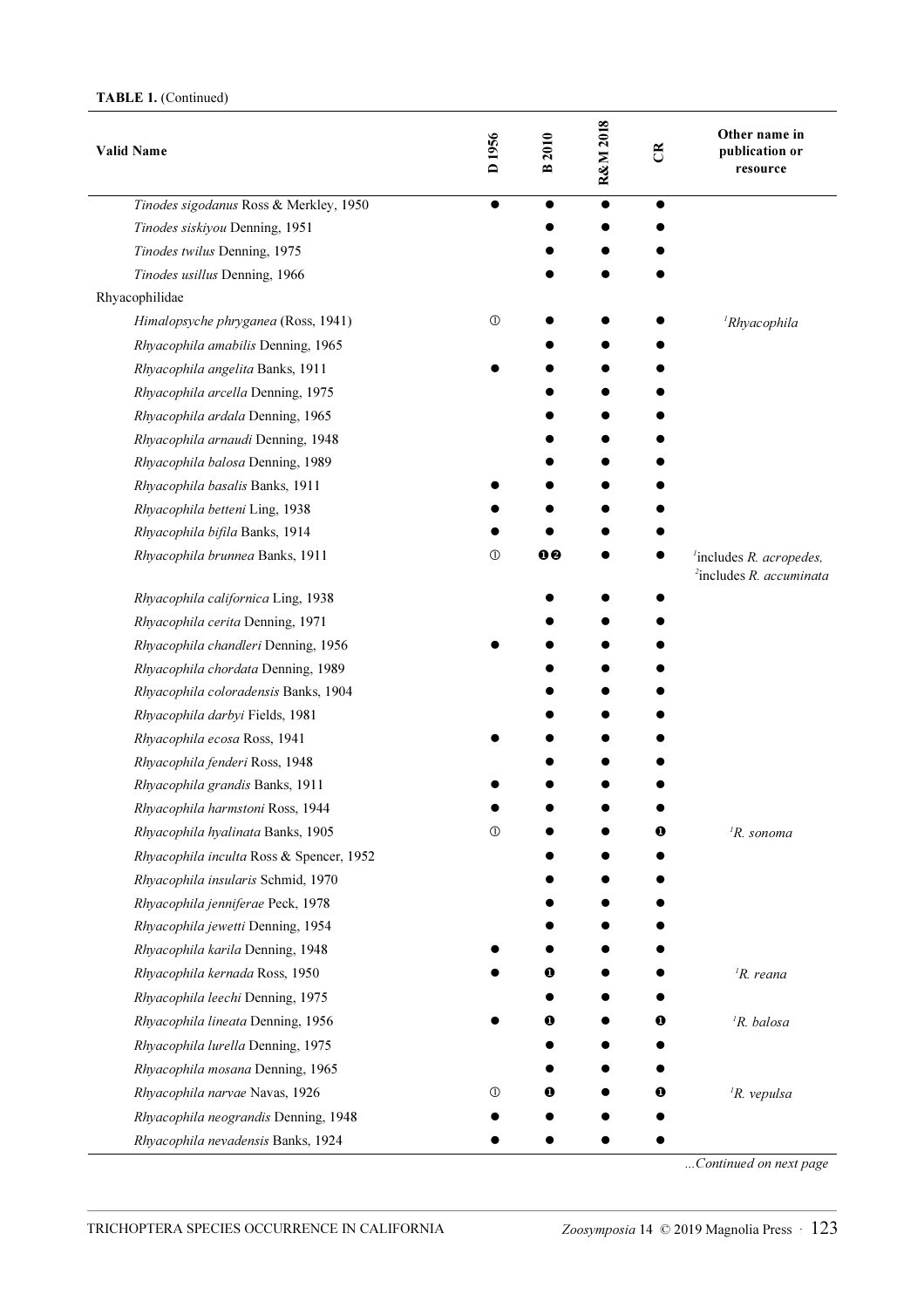| <b>Valid Name</b>                        | 1956<br>$\blacksquare$ | <b>B2010</b> | <b>R&amp;M 2018</b> | $\mathbb{R}$ | Other name in<br>publication or<br>resource |
|------------------------------------------|------------------------|--------------|---------------------|--------------|---------------------------------------------|
| Rhyacophila norcuta Ross, 1938           |                        |              | e                   |              |                                             |
| Rhyacophila oreta Ross, 1941             |                        |              |                     |              |                                             |
| Rhyacophila pellisa Ross, 1938           |                        |              |                     |              |                                             |
| Rhyacophila rayneri Ross, 1951           |                        |              |                     |              |                                             |
| Rhyacophila reyesi Denning, 1989         |                        |              |                     |              |                                             |
| Rhyacophila rotunda Banks, 1924          |                        |              |                     |              |                                             |
| Rhyacophila sequoia Denning, 1950        |                        |              |                     |              |                                             |
| Rhyacophila sierra Denning, 1968         |                        |              |                     |              |                                             |
| Rhyacophila siskiyou Denning, 1975       |                        |              |                     |              |                                             |
| Rhyacophila spinata Denning, 1965        |                        |              |                     |              |                                             |
| Rhyacophila starki Smith & Weaver, 1984  |                        |              |                     |              |                                             |
| Rhyacophila tamalpaisi Denning, 1975     |                        |              |                     |              |                                             |
| Rhyacophila tehama Denning, 1975         |                        |              |                     |              |                                             |
| Rhyacophila tucula Ross, 1950            |                        |              |                     |              |                                             |
| Rhyacophila vaccua Milne, 1936           |                        |              |                     |              |                                             |
| Rhyacophila vagrita Milne, 1936          |                        |              |                     |              |                                             |
| Rhyacophila valuma Milne, 1936           |                        |              |                     |              |                                             |
| Rhyacophila vao Milne, 1936              |                        |              |                     | o            | <sup>1</sup> R. wallowa                     |
| Rhyacophila vedra Milne, 1936            |                        |              |                     |              |                                             |
| Rhyacophila velora Denning, 1954         |                        |              |                     |              |                                             |
| Rhyacophila verrula Milne, 1936          |                        |              |                     |              |                                             |
| Rhyacophila vocala Milne, 1936           |                        |              |                     |              |                                             |
| Rhyacophila vuzana Milne, 1936           |                        |              |                     |              |                                             |
| Rhyacophila weitchpec Lee & Ruiter, 2010 |                        |              |                     |              |                                             |
| Sericostomatidae                         |                        |              |                     |              |                                             |
| Gumaga griseola (McLachlan, 1871)        | $^\circledR$           |              |                     |              | <sup>1</sup> Sericostoma                    |
| Gumaga nigricula (McLachlan, 1871)       |                        |              |                     |              |                                             |
| Thremmatidae                             |                        |              |                     |              |                                             |
| Neophylax occidentis Banks, 1924         |                        |              |                     |              |                                             |
| Neophylax rickeri Milne, 1935            |                        |              |                     | o            | $N$ . puchellus                             |
| Neophylax splendens Denning, 1948        |                        |              |                     |              |                                             |
| Oligophlebodes sierra Ross, 1944         |                        |              |                     |              |                                             |
| Uenoidae                                 |                        |              |                     |              |                                             |
| Farula geyseri Denning, 1989             |                        |              |                     |              |                                             |
| Farula honeyi Denning, 1973              |                        |              |                     |              |                                             |
| Farula moweri Ruiter, 2003               |                        |              |                     |              |                                             |
| Farula petersoni Denning, 1973           |                        |              |                     |              | ${}^{1}F.$ wigginsi                         |
| Farula praelonga Wiggins & Erman, 1987   |                        |              |                     |              |                                             |
| Neothremma alicia Dodds & Hisaw, 1925    |                        |              |                     |              |                                             |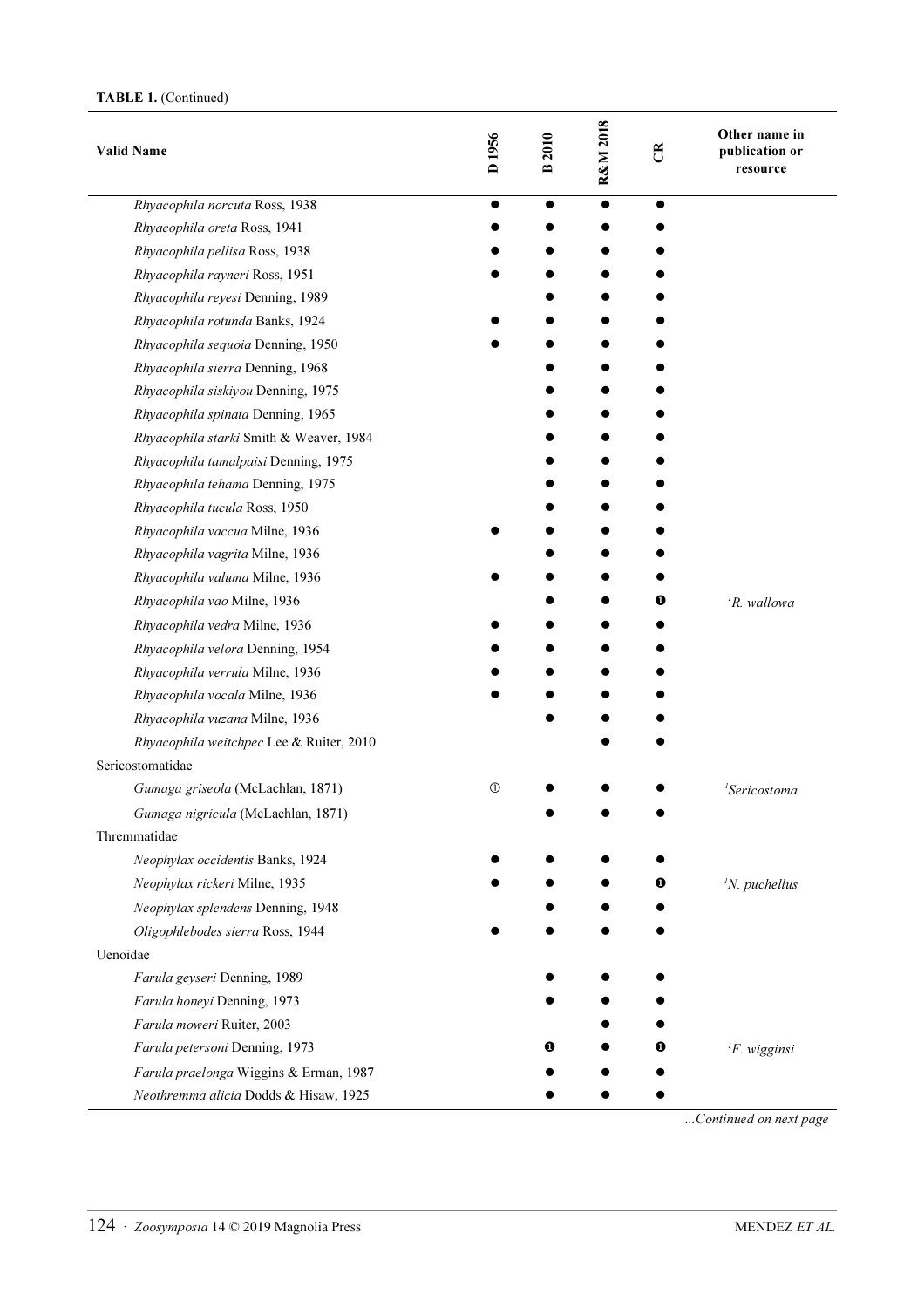| Valid Name                                    | 1956<br>≏ | 201<br>$\mathbf{r}$ | ∞<br>$\overline{20}$<br>হা | $\mathfrak{B}$ | Other name in<br>publication or<br>resource |
|-----------------------------------------------|-----------|---------------------|----------------------------|----------------|---------------------------------------------|
| Neothremma genella Denning, 1966              |           |                     |                            |                |                                             |
| Neothremma mucronata Wiggins & Wisseman, 1992 |           |                     |                            |                |                                             |
| Neothremma siskiyou Denning, 1975             |           |                     |                            |                |                                             |
| <b>Total Richness by resource</b>             | 165       | 305                 | <b>333</b>                 | 316            |                                             |

#### **Results**

### Characteristics of records sources

We assembled almost 46,000 records from digital sources. Biomonitoring records contributed 41,894 of these records, only 3,976 of which were at the species level (65 species). Museums contributed 6,797 records (5,441 identified to the genus level and 4,163 of these records were further identified to the species level).  $\sim$ 2/3<sup>rds</sup> of the total museum records were contributed by the Essig Museum of Entomology (2,524) and the California Academy of Sciences (1,953). In contrast to biomonitoring records that were collected over the past  $\sim$ 27 years, museum-based records ranged in collection dates from 1895-2018. Many species were only represented by a few exemplars in museum records. Georeferenced museum collections had wider sampling coverage in high mountain and desert regions of the state than did biomonitoring records, which focused more on wadable streams and populated areas of the state (Figure 1).

The taxonomic resolution of biomonitoring records was overwhelmingly at the genus level and distribution of collection localities are biased toward wadable streams. However, they also included a higher number of sampling sites in urban and coastal areas of Southern California than do the museum records.

# Preliminary Faunal List

We estimate the current species richness of Trichoptera in California to be at a minimum 333 species based on the total records in Table 1, however the actual species richness is likely higher. Species of uncertain status potentially add to this total with 66 sourced from collection records, followed by 45 detailed in Burdick (2010). Denning (1956) and Rasmussen and Morse (2018) include 2 and 6 taxa, respectively. When including species where the status in California is in question, the estimate may be as high as 402, however many species on the list may be identification errors or represent new species.

At least 34 species have been synonymized and 14 new species have been described since 2010 (Table 1). Burdick (2010) included illustrations and notes for 36 new species that we do not included here because they were not formally described. Actually, none of these provisionally named new species have been formally described under the names proposed by Denning or Burdick; however, five have been described under different names (Ruiter 2011, Nimmo 2012, Ruiter & Harris 2016). Ruiter & Harris (2016) determined that 4 new species proposed by Denning and Burdick were not new species.

### Discussion

### California species richness

Our current estimate of species richness of Trichoptera in California is 333 species, compiled across all digital resources representing ~22% of the described Trichoptera from the continental United States and Canada (Rasmussen & Morse 2018). The adjacent states of Nevada-137 species (Ruiter et al. 2014), Oregon-280 (Anderson 1976), and Arizona-154 (Blinn & Ruiter 2005, Blinn & Ruiter 2006, Blinn & Ruiter 2009) show lower richness. The higher count in California is expected given the size of the state and the higher diversity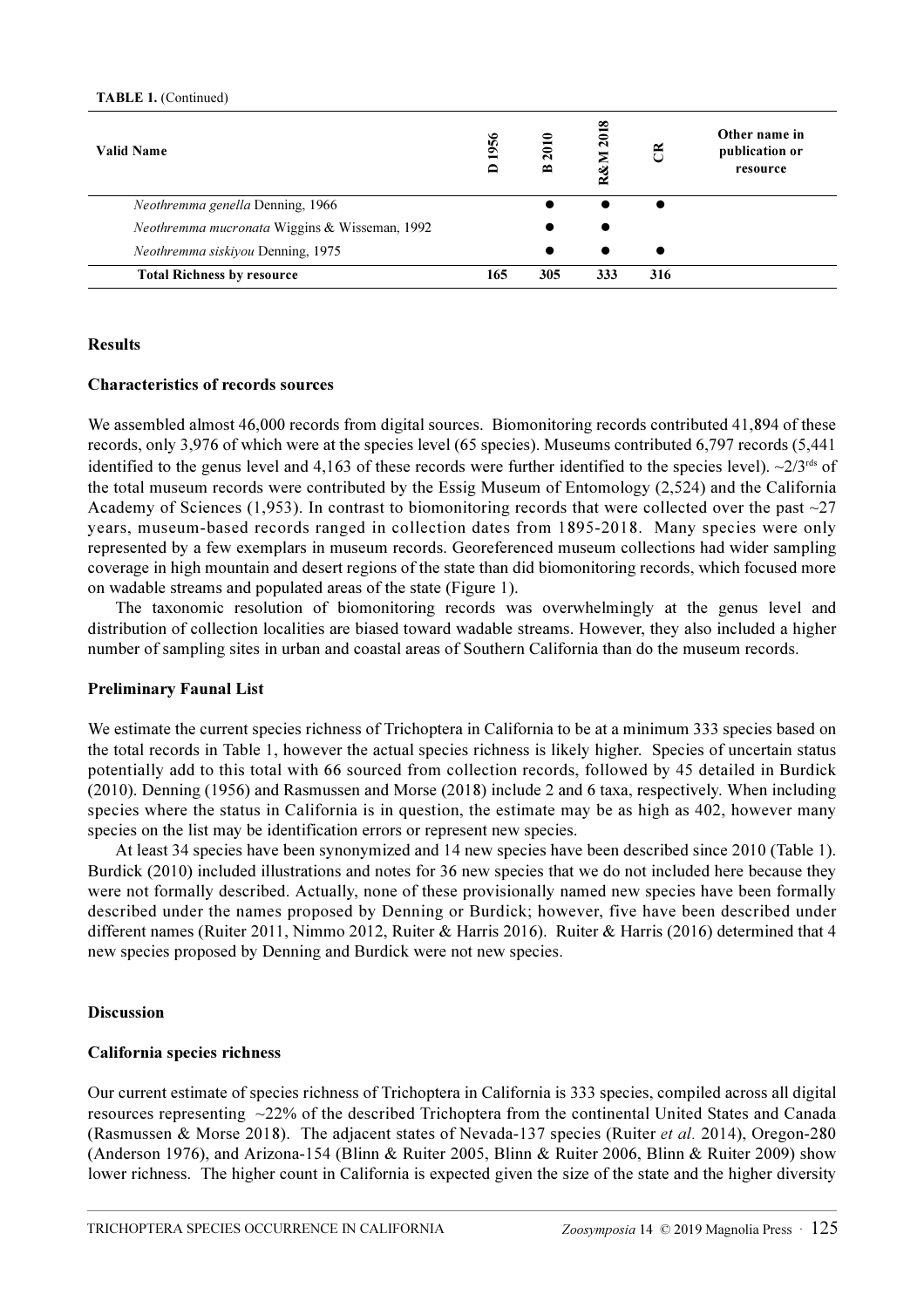in habitat types. Compared to the other aquatic insect orders in California, Trichoptera had the highest reported species richness in lotic environments, followed by lotic Coleoptera (263) and Plecoptera (188) (Ball et al. 2013). Since Burdick's (2010) manuscript, at least 14 new species have been described that were illustrated as potential new species; clearly more new species remain undescribed (Burdick 2010, Givens 2014). New species described from California material are in Hydroptilidae (2 in Ochrotrichia, Ruiter 2011; 4 in Ochrotrichia, Ruiter & Harris 2015; 1 in Neotrichia, Keth et al. 2015; 1 in Neotrichia, Harris & Flint 2016) and Limnephilidae (5 in Psychoglypha, Nimmo 2012; 1 in Desmona, Nimmo 2012).



FIGURE 1. Distribution of sampled localities for biomonitoring and museum collections. The number of museum records plotted only includes georeferenced datapoints. Map includes only digital records databased through 2009 and 2014, for Biomonitoring and Museum resources, respectively.

Many of the species included in Table 2 are from collection material with determinations of identity only represented by one or two records for a species, some of these species occur in adjacent western states, and their occurrence in California is probable. Some records are clearly problematic because distribution ranges for these species are non-Western, yet material must be examined to make these determinations. Within this collection material, there are likely several exemplars that are misidentified (also noted by Burdick (2010)).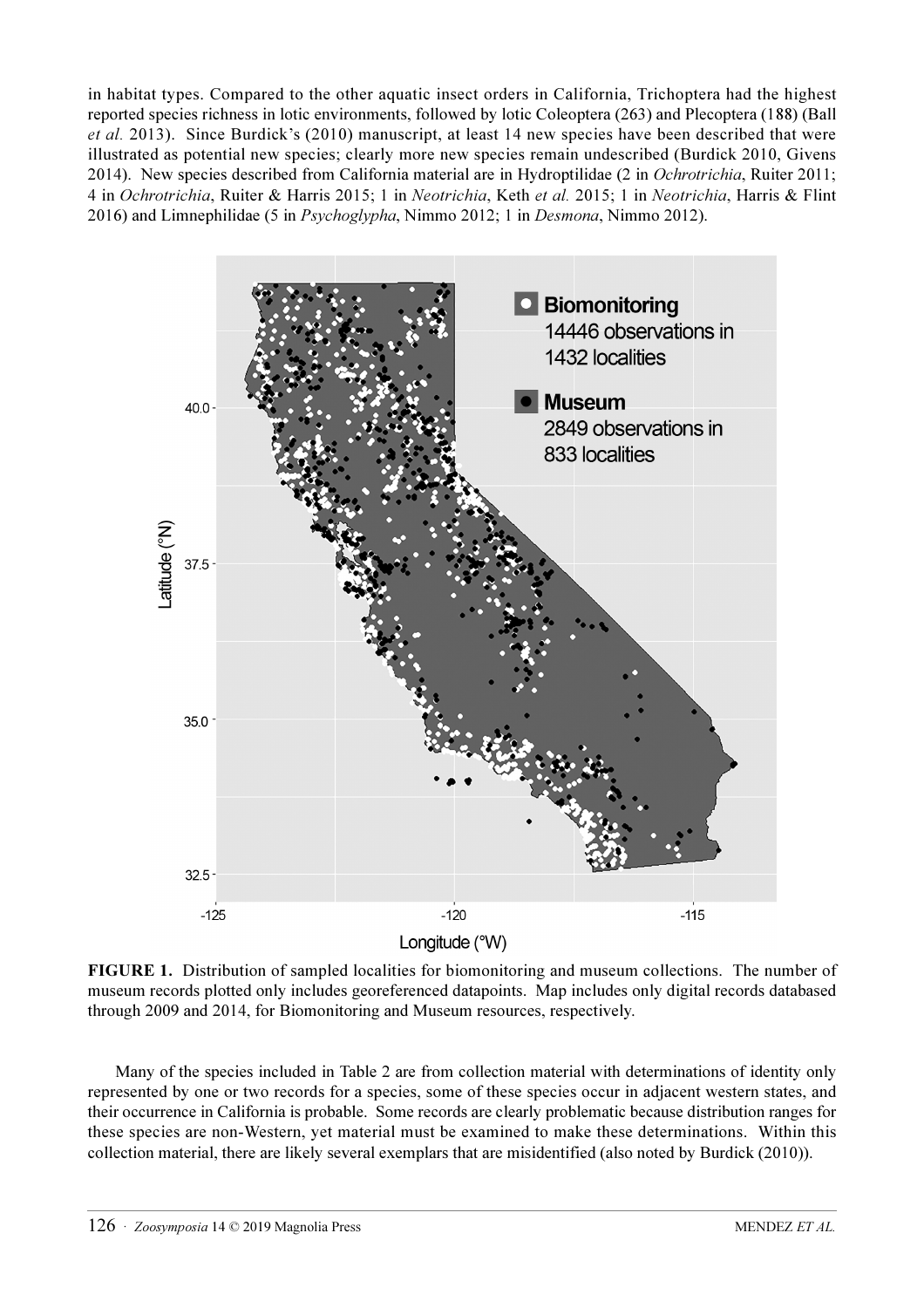| Valid Name                                                                          | <b>B 2010</b><br>956I Q | <b>8107 IV&amp;H</b> | <b>CK</b> | Other Name             | State records, collection record & other notes                                                                                                                                                                                                                                                                                                                                      |
|-------------------------------------------------------------------------------------|-------------------------|----------------------|-----------|------------------------|-------------------------------------------------------------------------------------------------------------------------------------------------------------------------------------------------------------------------------------------------------------------------------------------------------------------------------------------------------------------------------------|
| Apatania chasica (Denning, 1954)<br>Allomyia cidoipes (Schmid, 1968)<br>Apataniidae |                         |                      |           |                        | BC, CA, OR, WA; CAS (Nevada Co.).<br>ID, MT, UT; CAS (Marin Co.); DB (Tuolumne Co.); DB "hold that Tuolomne Co. specimen<br>                                                                                                                                                                                                                                                        |
| Moselyana comosa Deming, 1949<br>Brachycentridae                                    |                         |                      |           |                        | OR, WA; CAS (Humboldt Co., larvae only)<br>is $A$ . sorex"                                                                                                                                                                                                                                                                                                                          |
| Brachycentrus occidentalis Banks, 1911                                              |                         |                      |           |                        | Widespread, inc NV, OR, WA, UT & AZ; CAS (Fresno Co., Shasta Co., Siskiyou Co.,<br>Tulare Co.)                                                                                                                                                                                                                                                                                      |
| Micrasema dimicki (Milne, 1936)<br>Glossosomatidae                                  |                         |                      |           |                        | OR, WA; CAS (Marin Co.); DB (Humboldt Co., Marin Co., Shasta Co., Siskiyou Co.)                                                                                                                                                                                                                                                                                                     |
| Anagapetus debilis (Ross, 1938)<br>Anagapetus hoodi Ross, 1951                      |                         |                      |           |                        | AB, BC, CO, ID, MT, NV, OR, SD, UT, WA, WY; EMEC (Tulare Co.)<br>DB identified a species (Inyo Co.) as nr. A. hoodi or a new species                                                                                                                                                                                                                                                |
| Glossosoma montanum Ross, 1941<br>Glossosoma excitum Ross, 1938                     |                         |                      |           |                        | ID, MT, OR, UT, WA, WY; CAS (Contra Costa Co.); DB noted damaged specimen, likely<br>BC, MT, OR, WA; EMEC (Shasta Co., Siskiyou Co., Trinity Co.)                                                                                                                                                                                                                                   |
| Glossosoma schuhi Ross, 1947                                                        |                         |                      |           |                        | ID, NV, OR, UT; CAS (Lassen Co., Shasta Co.); EMEC (Siskiyou Co.); DB didn't have<br>access to CAS material.<br>labeling error.                                                                                                                                                                                                                                                     |
| Glossosoma traviatum Banks, 1936<br>Glossosoma verdonum Ross, 1938                  |                         |                      |           |                        | AB, AK, BC, CA, CO, ID, MT, NM, OR, UT, WA, WY, YT; CAS (No locality info); DB<br>ID, MT, OR, UT, WA, WY; EMEC (Siskiyou Co.)<br>doubted the record.                                                                                                                                                                                                                                |
| Glossosoma wenatchee Ross & Spencer, 1952                                           |                         |                      |           |                        | BC, WA, OR, YT; EMEC (Nevada Co.); DB (Plumas Co.); Ruiter et al. (2014): "initial<br>intermediates occur. It is likely these three species should be considered G. pternum."<br>genetic evidence has suggested that all three species [G. pternum, G. calificum, G.<br>wenatchee] may all be the same"; Burdick (2010): "The differences are small and                             |
| Protoptila erotica Ross, 1938                                                       |                         |                      |           |                        | AZ, CO, IL, IN, MB, MI, MN, MT, NM, NV, QC, UT, WA, WI, WY; CAS (Lake Co.,<br>Siskiyou Co.); EMEC (Lake Co.); BD noted as nr. P. erotica or possibly new species.                                                                                                                                                                                                                   |
| Goeracea genota (Ross, 1941)<br>Goeridae                                            | Θ                       |                      | ●         | $^{l}Geerta$           | BC, ID, MT, OR, WA; CAS (Colusa Co.)                                                                                                                                                                                                                                                                                                                                                |
| Cheumatopsyche analis (Banks, 1903)<br>Hydropsychidae                               |                         |                      |           |                        | Midwestern & Eastern distribution + WY; EMEC (No locality)                                                                                                                                                                                                                                                                                                                          |
| Hydropsyche abella Denning, 1952                                                    |                         |                      | ●         | $^\prime$ Ceratopsyche | Shasta Co., Sierra Co., Tehama Co., Tulare Co., Tuoumne Co.) + DB (Nevada Co.); EMEC<br>(El Dorado Co., Mono Co., Nevada Co., Siskiyou Co.); DB "H. abella/H. amblis appear to<br>NV, OR, "probably a synonym [of Hydropsyche amblis], Flint pers comm [in Rasmussen<br>and Morse (2018)]"; CAS (Fresno Co., Madera Co., Mono Co., Shasta Co., Placer Co.,<br>be the same species." |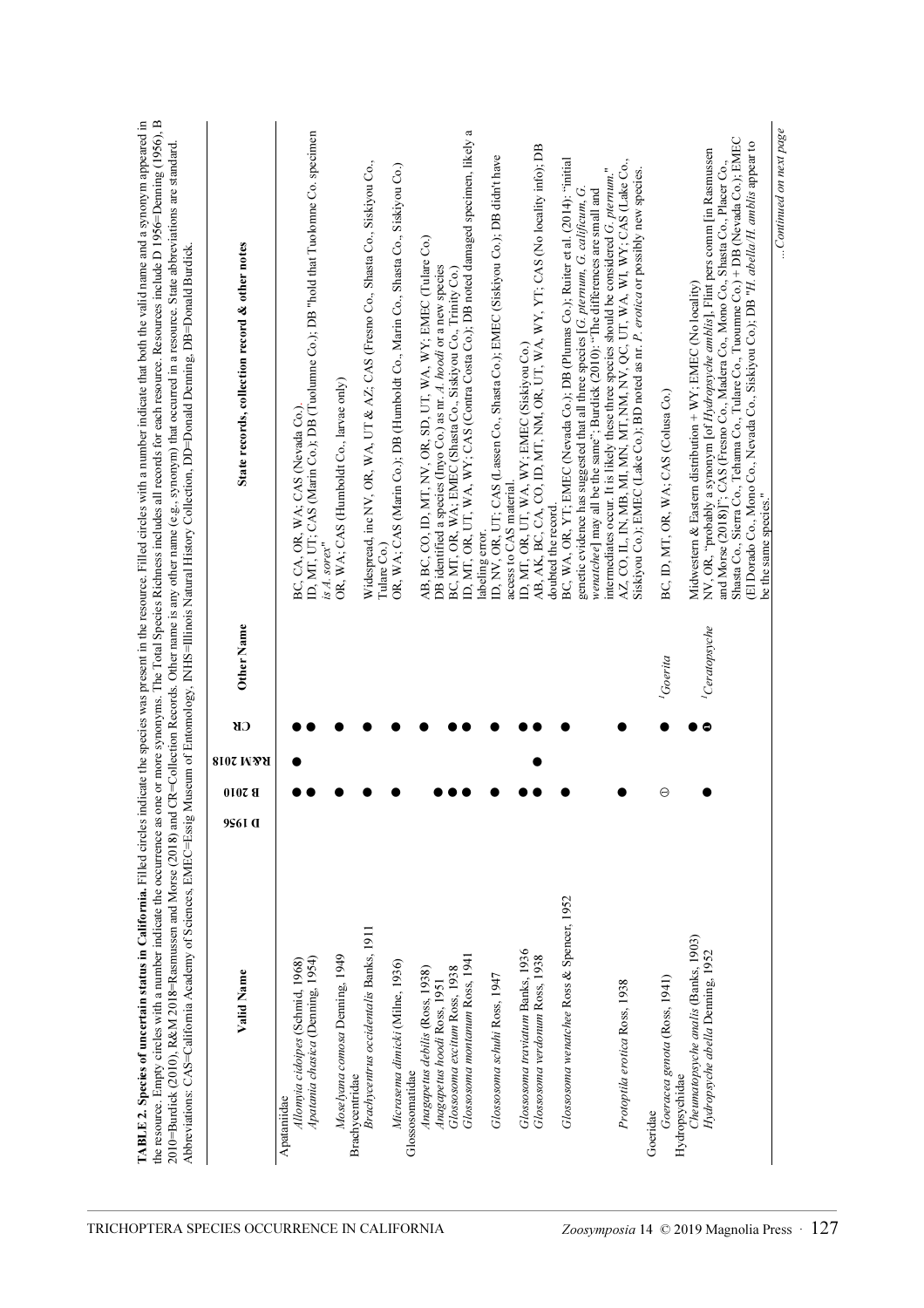| 956I A<br>Valid Name                                                                                                                  | <b>8107 M 251</b><br><b>B 2010</b> | Other Name<br><b>CK</b>        | State records, collection record & other notes                                                                                                                                                                  |
|---------------------------------------------------------------------------------------------------------------------------------------|------------------------------------|--------------------------------|-----------------------------------------------------------------------------------------------------------------------------------------------------------------------------------------------------------------|
| Hydropsyche auricolor Ulmer, 1905<br>Hydropsyche protis Ross, 1938                                                                    |                                    | <sup>1</sup> Ceratopsyche<br>0 | AZ, NV, UT, WY; CAS (Fresno Co., Madera Co., Tulare Co.) + DB (Mariposa Co.,<br>AZ, NM, TX, Mx.; CAS (Sierra Co.)                                                                                               |
| Hydropsyche tana Ross, 1938<br>Hydroptilidae                                                                                          |                                    | <sup>1</sup> Ceratopsyche<br>● | Mendocino Co., San Benito Co.); DB "Same as H. cora".<br>BC, CA, ID, MT, NV, OR; DB no specimen.                                                                                                                |
| Agraylea multipunctata Curtis, 1834                                                                                                   |                                    |                                | Widespread (but not AZ, CA, NV); CAS (Lassen Co.) + DB (Trinity Co.); DB "in vials<br>abeled as A. multipunctata or A. saltesea."                                                                               |
| Hydroptila angusta Ross, 1938                                                                                                         |                                    |                                | Midwestern & Eastern distribution; CAS (Trinity Co.) + DB (Santa Barbara Co.) + DB "new                                                                                                                         |
| Hydroptila consimilis Morton, 1905                                                                                                    |                                    |                                | Madera Co., Marin Co., Nevada Co., San Diego Co., Tulare Co.) + DB (Mono Co., Santa<br>Midwestern & Eastern distribution + WY; CAS (Fresno Co., Humboldt Co., Kern Co.,<br>species nr. H. angusta"              |
| Hydroptila modica Mosely, 1937                                                                                                        |                                    |                                | AZ, NM, OR, TX, WA, Mexico; CAS (Siskiyou Co., Trinity Co.); DB noted "same as H.<br>Barbara Co.); INHS (Los Angeles Co., Santa Clara Co.)<br>hamata" (on H. modica illustration)'                              |
| Ithytrichia mexicana Harris & Contreras-Ramos, 1989<br>Hydroptila salmo Ross, 1941                                                    |                                    |                                | AZ, NM, NY, Mexico; CAS (Fresno Co., Mono Co.) + DB (Humboldt Co., Tulare Co.); DB<br>Midwestern & Eastern distribution + WY; CAS (Placer Co.)                                                                  |
| Ochrotrichia aldama (Mosely, 1937)<br>Ochrotrichia phenosa Ross, 1947                                                                 |                                    |                                | CA, OR; Bickle (1979) incorrect. Ross (1947) makes no mention of CA record, only OR<br>"doubtful of the validity of this species"<br>Not in North America; DB (Tulare Co.)                                      |
| Orthotrichia cristata Morton, 1905<br>Oxyethira aculea Ross, 1941                                                                     |                                    |                                | AL, AZ, NM, NV, OK, TX, Mexico; DB (Butte Co., Napa Co., Riverside Co.)<br>Widespread but not AZ, OR, NV, UT; CAS (Kern Co.)<br>holotype.                                                                       |
| Lepidostoma hoodi Ross, 1948<br>Lepidostomatidae                                                                                      |                                    |                                | BC, OR, WA; CAS (Humboldt Co.); DB noted this specimen was missing in CAS Deming                                                                                                                                |
| Lepidostoma ormeum Ross, 1946<br>Leptoceridae                                                                                         |                                    |                                | AZ, CO, NM, NV, UT, WY; CAS (Mono Co.)<br>collection.                                                                                                                                                           |
| Θ<br>Nectopsyche exquisita (Walker, 1852)<br>Ceraclea cancellata (Betten, 1934)<br>Ceraclea transversa (Hagen, 1861)<br>Limnephilidae |                                    | Athripsodes                    | Midwestern & Eastern distribution; CAS (No digital label information available)<br>Midwestern & Eastern distribution; CAS (Modoc Co. & El Dorado Co.)<br>Midwestern & Eastern distribution + NV; CAS (Lake Co.) |
| Asynarchus cinnamoneus Schmid, 1950<br>Ecclisomyia maculosa Banks, 1907                                                               |                                    |                                | Ruiter et al. (2014): "it is likely that most records for Ecclisomyia maculosa specimens west<br>of the Rocky Mountains are Ecclisomyia simulata"<br>AK, BC, OR; DB (Placer Co.)                                |
| Grammotaulius betteni Hill-Griffin, 1912<br>Halesochila taylori (Banks, 1904)<br>Frenesia missa (Milne, 1935)                         |                                    |                                | AK, BC, ID, OR, WA; CAS (Siskiyou Co.); DB (larval material, Glenn Co.)<br>BC, OR, WA, China; CAS (Alameda Co., San Diego Co., San Mateo Co.)<br>Midwestern & Eastern distribution; INHS (San Mateo Co.)        |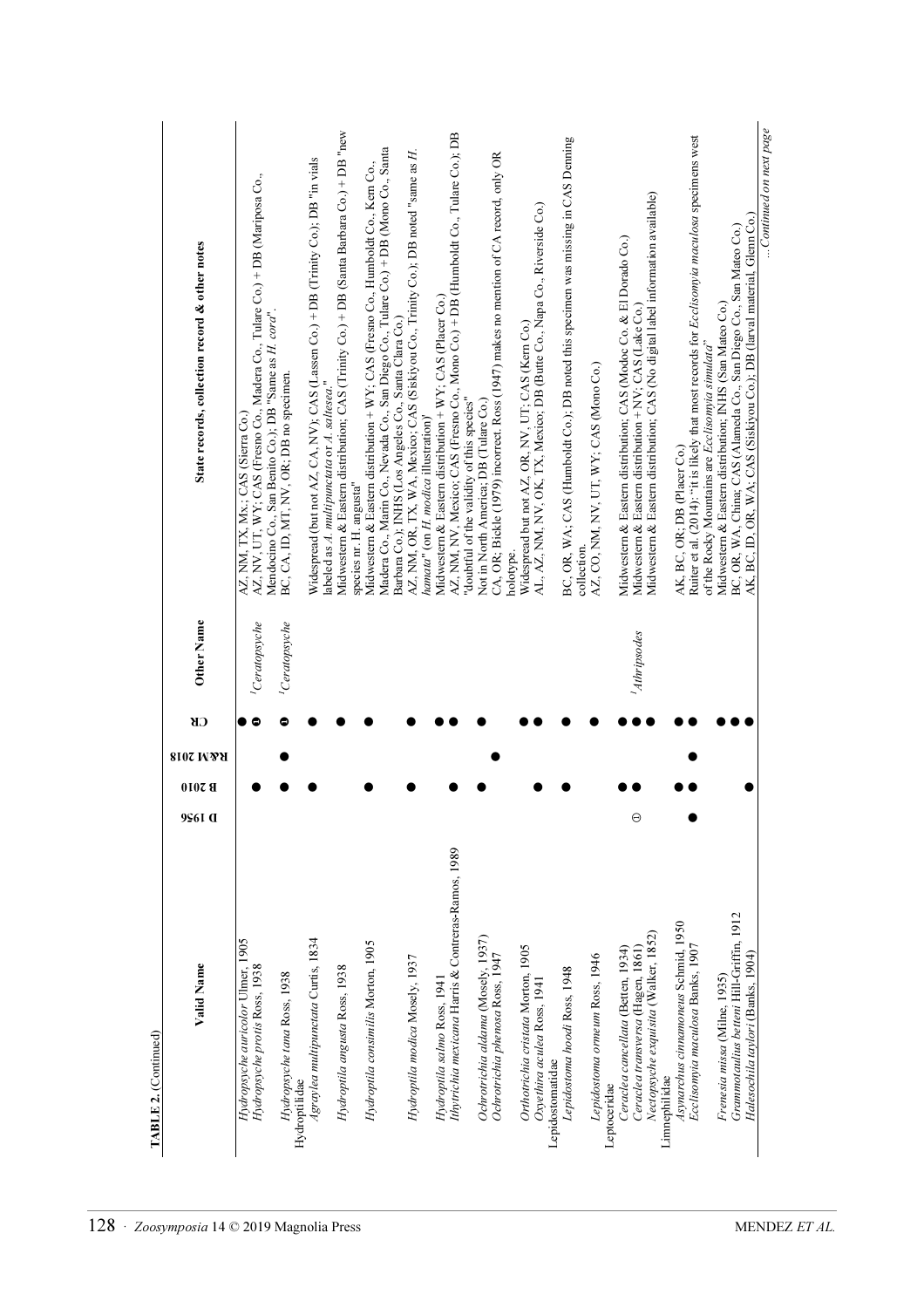| Valid Name                                                                                                                                                                               | <b>8107 IV&amp;H</b><br><b>B 2010</b><br>9\$61 Q | <b>CK</b> | Other Name | State records, collection record & other notes                                                                                                                                                                                                                                                                                        |
|------------------------------------------------------------------------------------------------------------------------------------------------------------------------------------------|--------------------------------------------------|-----------|------------|---------------------------------------------------------------------------------------------------------------------------------------------------------------------------------------------------------------------------------------------------------------------------------------------------------------------------------------|
| Lenarchus brevipennis (Banks, 1899)<br>Homophylax flavipennis Banks, 1900<br>Lenarchus rho (Milne, 1935)                                                                                 |                                                  |           |            | BC, OR, WA; CAS (Del Norte Co., Humboldt Co., Trinity Co.); DB (Plumas Co.); EMEC<br>AB, BC, CO, ID, MT, OR, UT, WA; CAS (Nevada Co.)<br>BC, CO, MT, UT, WY; CAS (El Dorado Co.)                                                                                                                                                      |
| Linnephilus castor Ross & Merkley, 1952<br>Linmephilus extractus Walker, 1852<br>Linnephilus alberta Denning, 1958<br>Linmephilus diversus (Banks, 1903)<br>Linnephilus fagus Ross, 1941 |                                                  |           |            | AK, BC, ID, MT, OR, WA, WY; CAS (Los Angeles Co.); DB noted that L fagus was<br>CO, NM, NV, UT, WY; INHS (El Dorado Co.)<br>AZ, CO, ID, KS, NE, NM, UT, WY; INHS (Mono Co.)<br>AB, BC, ID, MB, NH, NT, NY, ON, QC, SK, UT, YT; CAS (Plumas Co.)<br>BC, CO, MT, UT, WY; CAS (No digital label information available)<br>(Humboldt Co.) |
| Linmephilus flavastellus Banks, 1918<br>Limnephilus moestus Banks, 1908<br>Linmephilus sansoni Banks, 1918                                                                               |                                                  |           |            | AK, BC, CO, MB, NT, WY, YT; CAS (Santa Barbara Co.); DB noted "Not likely to be<br>Widespread inc. adjacent states except OR; EMEC (Glenn Co.); INHS (Mono Co.)<br>misidentified by DD, instead is L. externus<br>AK, BC, OR, WA; EMEC (Marin Co.)<br>correct."                                                                       |
| Limnephilus sitchensis (Kolenati, 1859)                                                                                                                                                  |                                                  |           |            | AK, BC, ID, OR, WA, WY; CAS (Inyo Co. & DB noted as possible L. spinatus); DB notes<br>Denning's determinations need to be checked; species not likely in California.                                                                                                                                                                 |
| Chimarra primula Denning, 1950<br>Chimarra aterrina Hagen, 1861<br>Philopotamidae                                                                                                        |                                                  |           |            | Midwestern & Eastern distribution; INHS (Fresno Co., possible georeferencing error,<br>WA; CAS ("California" but no other digital label information available)<br>incomplete label information)<br>AZ; CAS (Marin Co.)                                                                                                                |
| Dolophilodes columbia Denning, 1989<br>Polycentropus gertschi Denning, 1950<br>Plectrocnemia remota (Banks, 1911)<br>Polycentropus denningi Smith, 1962<br>Polycentropodidae             |                                                  |           |            | Widespread, but no adjacent states; EMEC (Placer Co.)<br>BC, ID, MT, OR, WA; DB (Siskiyou Co., Trinity Co.)<br>AZ, CO, TX; CAS (Riverside Co.)                                                                                                                                                                                        |
| Lype diversa (Banks, 1914)<br>Rhyacophilidae<br>Psychomyiidae                                                                                                                            |                                                  |           |            | Midwestern & Eastern distribution; CAS (No digital label information available)                                                                                                                                                                                                                                                       |
| Rhyacophila alberta Banks, 1918                                                                                                                                                          |                                                  |           |            | noted that R. tucula is a synonym of R. alberta, or all identified in California as R. tuculae<br>AB, AK, BC, CO, ID, MT, NM, UT, WY, YT; DB (Listed localities under R. tucula); DB<br>are R. albertae.                                                                                                                              |
| Rhyacophila colonus Schmid, 1970<br>Rhyacophila chilsia Deming, 1950                                                                                                                     |                                                  |           |            | AB, AK, BC, OR, WA; UASM (Madera Co.)<br>OR; DB (Trinity Co.)                                                                                                                                                                                                                                                                         |
| Rhyacophila manistee Ross, 1938<br>Rhyacophila malkini Ross, 1947                                                                                                                        |                                                  |           |            | BC, OR; DB (Marin Co., Shasta Co., Trinity Co.)<br>Eastern distribution; DB (Del Norte Co.)                                                                                                                                                                                                                                           |
| Rhyacophila perplana Ross & Spencer, 1952                                                                                                                                                |                                                  |           |            | BC, OR, WA; DB (Marin Co.); DB noted opinion as a variant of R. vazuna)                                                                                                                                                                                                                                                               |
| Rhyacophila tralala Schmid, 1970<br>Rhyacophila viquaea Milne, 1936<br>Rhyacophila vaefes Milne, 1936<br>Rhyacophila rickeri Ross, 1956                                                  |                                                  |           |            | OR, WA; DB (Marin Co., Mendocino Co., Trinity Co.); INHS (Marin Co.)<br>BC, CA, OR, WA; DB notes that all R vaefes in CA are R tucula<br>OR, WA; DB (Marin Co., Plumas Co.)<br>AB, AK, BC, WA; CAS (California)                                                                                                                       |
| Total Richness by resource                                                                                                                                                               | $\bullet$<br>45<br>$\mathbf{\tilde{c}}$          | ತಿ        |            |                                                                                                                                                                                                                                                                                                                                       |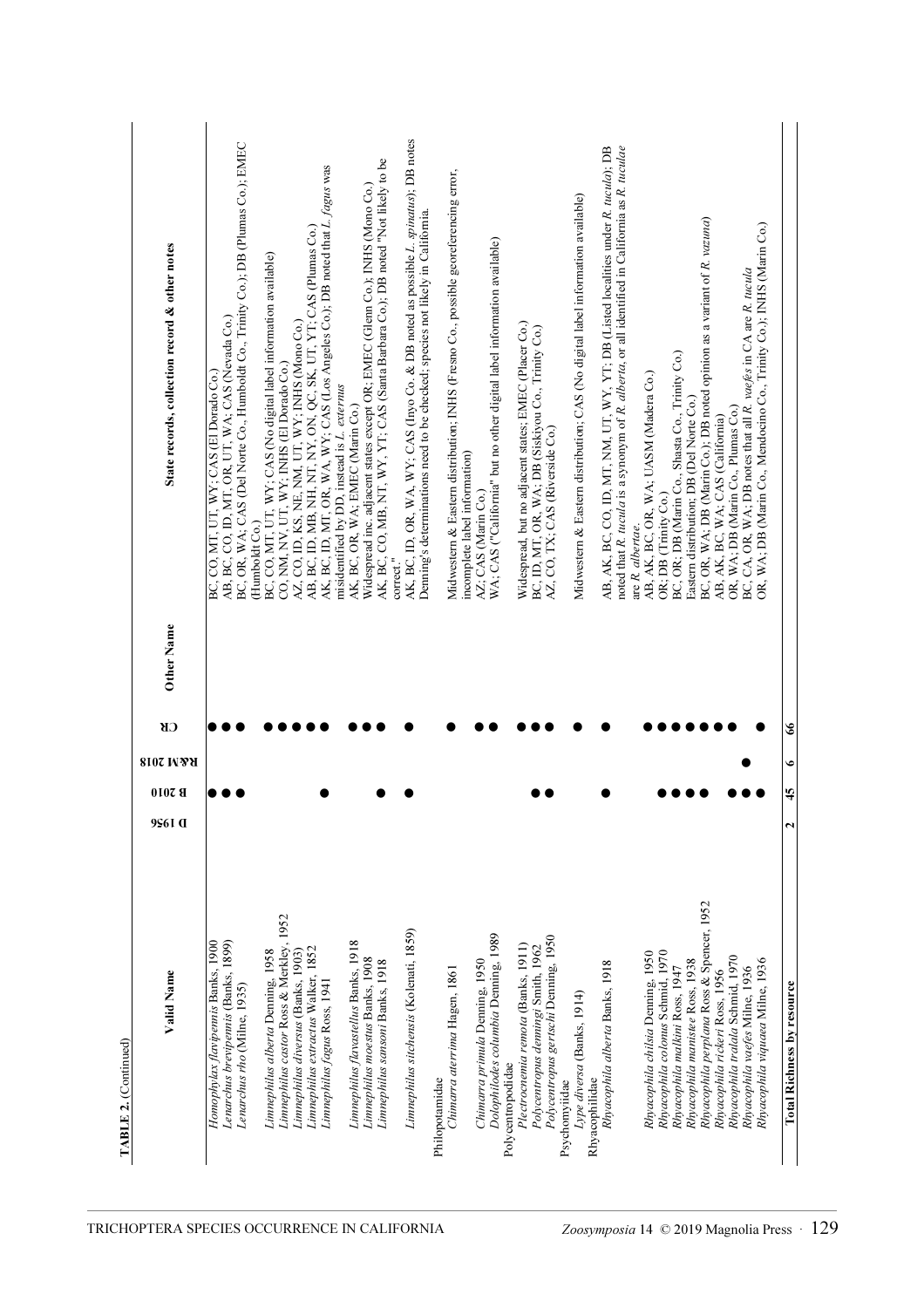Clearly voucher material must be reviewed by taxonomic experts, specimen label information must be updated, and digital lists must be actively maintained by collections managers. Because we focused on digital resources from GBIF and California natural history museums, this list does not include a full inventory from museums with substantial Trichoptera holdings, such as the National Museum of Natural History, the Royal Ontario Museum, the University of Minnesota Insect Collection, or the Canadian National Collection. A caveat about our lists should be noted. Although we annotated that some species records were unlikely based on distribution information, we did not examine the specimens that these records were based on and assumed that the records included in Rasmussen and Morse (2018) are reliable. However, many published records of Trichoptera in California are over 50 years old and may not represent the current concept of the species name. For example, Nimmo (2012), in many cases, described new species of Psychoglypha, yet material in some digital resources may not yet be updated with the current name to reflect the revised or modern species concept. Because we were not able to examine specimens, especially those detailed in Table 2, we caution that any new state records are provisional.

Taxonomic research on western Trichoptera emphasizes that much work is required to update and expand collections. Work by Ruiter *et al.* (2014), using morphological and genetic evidence, defined biogeographical boundaries and resurrected the species *Ecclisomyia simulata* as distributed west of the Rocky Mountains, making records of Ecclisomyia maculosa in California doubtful. Givens and Ruiter (2015) reinstated Arctopsyche inermis from Smith's (1968) synonomization with Arctopsyche grandis and identified morphological structures for separation. However, they did not examine any material from CAS or EMEC. Burdick (2010) noted several of Denning's proposed new species and identifications of specimens that are similar to described species. For Glossosoma pternum, Glossosoma califica, and Glossosoma wenatchee, he noted that "the differences are small and intermediates occur," and these similarities are supported by genetic evidence, although the species have yet to be formally synonymized (Ruiter *et al.* 2014). Consequently, this preliminary list is certainly an underestimate, based on the disparity between the locations of biomonitoring and of museum-based collection records. An important message from this study is that Trichoptera are clearly undersampled and much work remains on groups occurring in California.

### Limitations of current records sources

[The digitization of records of Trichoptera material still faces barriers related to the nature of working with](http://calbug.berkeley.edu) specimens preserved in fluid material. For example, the CalBugs project (http://calbug.berkeley.edu) digitally images and databases collections of arthropods at multiple California natural history museums. When the CAS digitally cataloged their fluid material, they only recorded the species name and county because the task of recording full verbatim information was too time-intensive (N. Penny, personal communication). Although some museums barcode specimen vials with minimal disruption to the material (e.g., University of Minnesota Insect Collection), imaging of material requires specialist support, and training to manipulate the specimens without damaging them. In addition, each image from alcohol-filled vials requires more time to set up than pinned material because individuals must be removed from vials for imaging, and labels must be flattened. [Improved methods for working with fluid materials \(e.g., Mendez](http://calbug.berkeley.edu) et al. 2018, DeWalt et al. 2018) will allow records to be more easily be used for research questions that require georeferenced coordinates.

Access to verbatim label-information forms the greatest barrier to generating preliminary species lists and to complete basic analysis of species-discovery trends over time. For example, the CAS Trichoptera typespecimen collection has 328 names and includes the original citation for the publication associated with the type, but no locality information. This list is kept separately from the general collection database and does not share any data fields with the exception of the species name. The names that appear in the type collection are not cataloged in the general collection.

The CAS general collection included county as a database field but did not include the year of collection. Without a date, we could not analyze museum collection activity over time, or date of species discovery. In addition, without full verbatim information, we could not georeference records. Only 56% of the museumbased records were georeferenced, limiting species-level spatial analysis.

# Resolution of names & digital taxonomic resources

In generating this list, we worked with just under 7,000 records from museum-based collections and the task of checking for valid name status and synonymies was exceptionally laborious. For example, some species had multiple variants because of changes in the Latinized binomial gender and misspellings were common.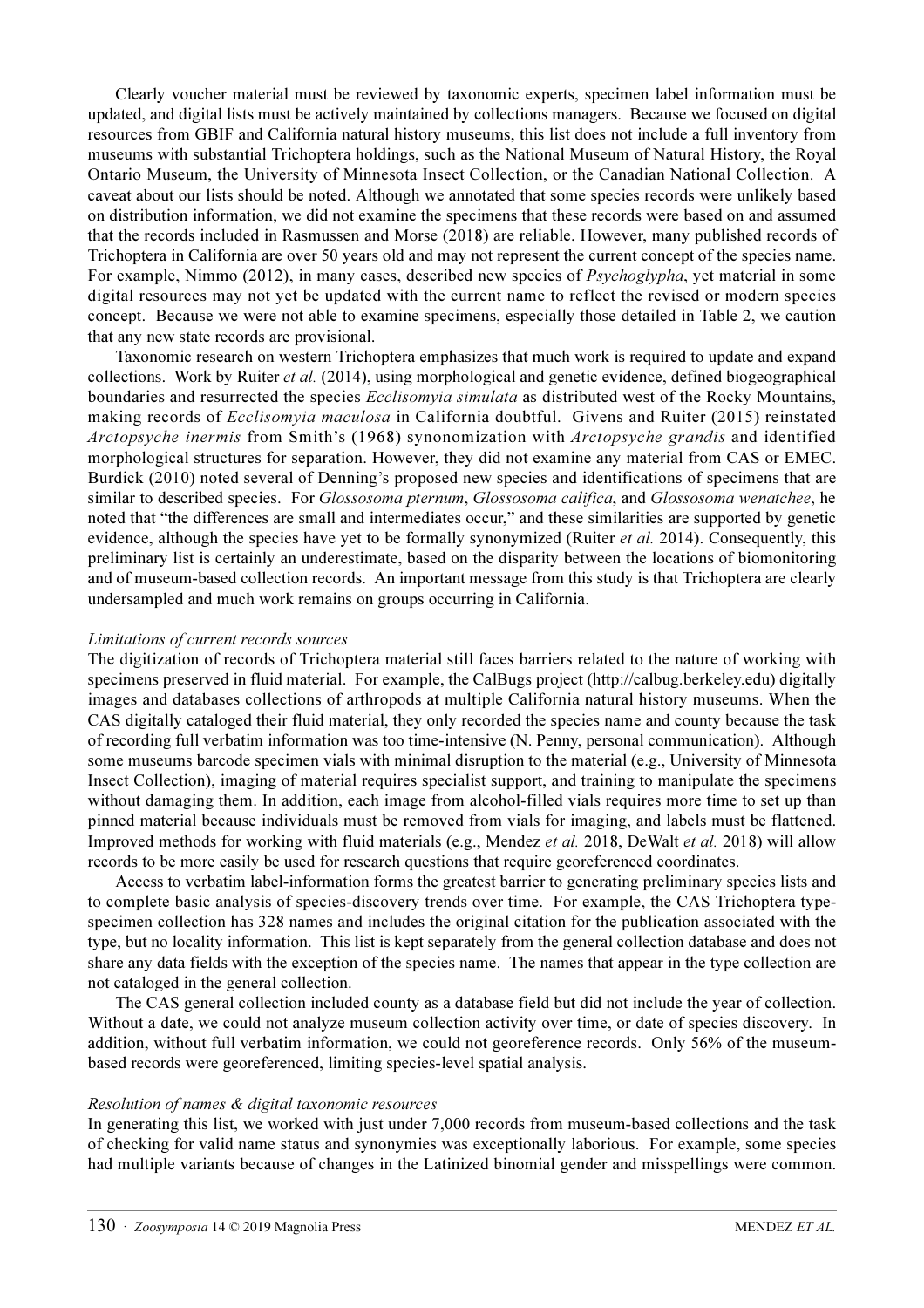Although Rasmuseen and Morse (2018) is an extensive and exhaustive resource, names were checked by hand because automated scripts do not exist. There are digital tools (e.g., R packages) to bulk-check valid name status and identify synonyms for the Integrated Taxonomic Names System (ITIS, [www.itis.gov](http://www.itis.gov)) and GBIF. However we had to abandon their use, because they returned incorrect valid name status compared to the TWC and they did not work for variants on name spellings. ITIS has not been updated with data from the TWC since 2001 (J. Morse, personal communication) and GBIF also relies on this same list. Use of these digital resources for valid name status is strongly cautioned and we recommend only using the TWC or Rasmussen and Morse (2018) until these other resources are updated.

### Distribution and influence of biomonitoring records

Caddisflies are distributed widely across California, but the source databases have different spatial strengths. In our study, biomonitoring records did not have a large influence on the total species richness for the state because they are generally reported at the genus level. However, the biomonitoring records from CEDEN increased the resolution of our mapped estimates of the overall distribution of caddisflies compared to museum localities, e.g. museum records were primarily only recorded at the county level and were not included as part of Figure 1. Because the duration of the adult flight period is often short, museum records are exceptionally sensitive to the collection happening at "the right place at the right time," and may only offer sparse estimates of distribution. Although museum records spanned a much longer collection history, the presence of species in these collections is clearly undersampled when compared to the collections included in CEDEN. CEDEN, by sampling within the larval life stage and often multiple times at a site, has a higher probability of encountering any taxon over time, yet identification resolution typically to the generic level limits its ability to contribute to species richness estimates.

In general, there is an unequal spatial distribution of sampling sites for museum and biomonitoring datasets. For example, in areas of southern California where there are extensive deserts and few roads, the area has not been well sampled with either approach. In contrast, museum collections tend to focus efforts in locations (e.g. Del Puerto Canyon for the University of California, Berkeley, and local sites near universities) and accessibility of sites, such as montane stream-road crossings. However, urban sampling locations are often not represented in museum collections. This pattern is not true of the biomonitoring sites because they center on capturing anthropogenic influences on water resources, which are more often in urban areas. The highest number of generic-level distribution records for Trichoptera in California result from the extensive state biomonitoring program that have sampled hundreds of locations throughout the state across a wide range of stream sizes and habitat types (e.g., Surface Water Ambient Monitoring Program, [http://](http://www.waterboards.ca.gov/water_issues/programs/swamp/bioassessment/) [www.waterboards.ca.gov/water\\_issues/programs/swamp/bioassessment/](http://www.waterboards.ca.gov/water_issues/programs/swamp/bioassessment/)). However, they are focused heavily toward wadable stream habitats and often exclude lentic habitats.

As California experiences increasing pressures on its freshwater resources, intermittent and ephemeral steams are at risk from hydrological, physical, chemical, and biological alterations, threatening aquatic species (Chiu et al. 2017). Trichoptera such as those in the genera Ochrotrichia and Sisko, which inhabit intermittent streams, are increasingly threatened (Ruiter & Harris 2011). Many species included in this list of California Trichoptera are known from only one or two exemplars collected 50 years ago. Some species may be California endemics that are extremely constrained in their distribution and occur in only one watershed or spring. Other species may be more widespread, but vastly undercollected and consequently very little is known of their true distribution, habitats, and life-history characteristics.

# Conclusion

This list of Trichoptera in California, like all faunal lists, is a work in progress and should be considered as list of potential species present in the state. The larval biomonitoring data included in this study highlight that many more localities have collection potential, yet additional collections of adults are critical to understanding the true distribution of species.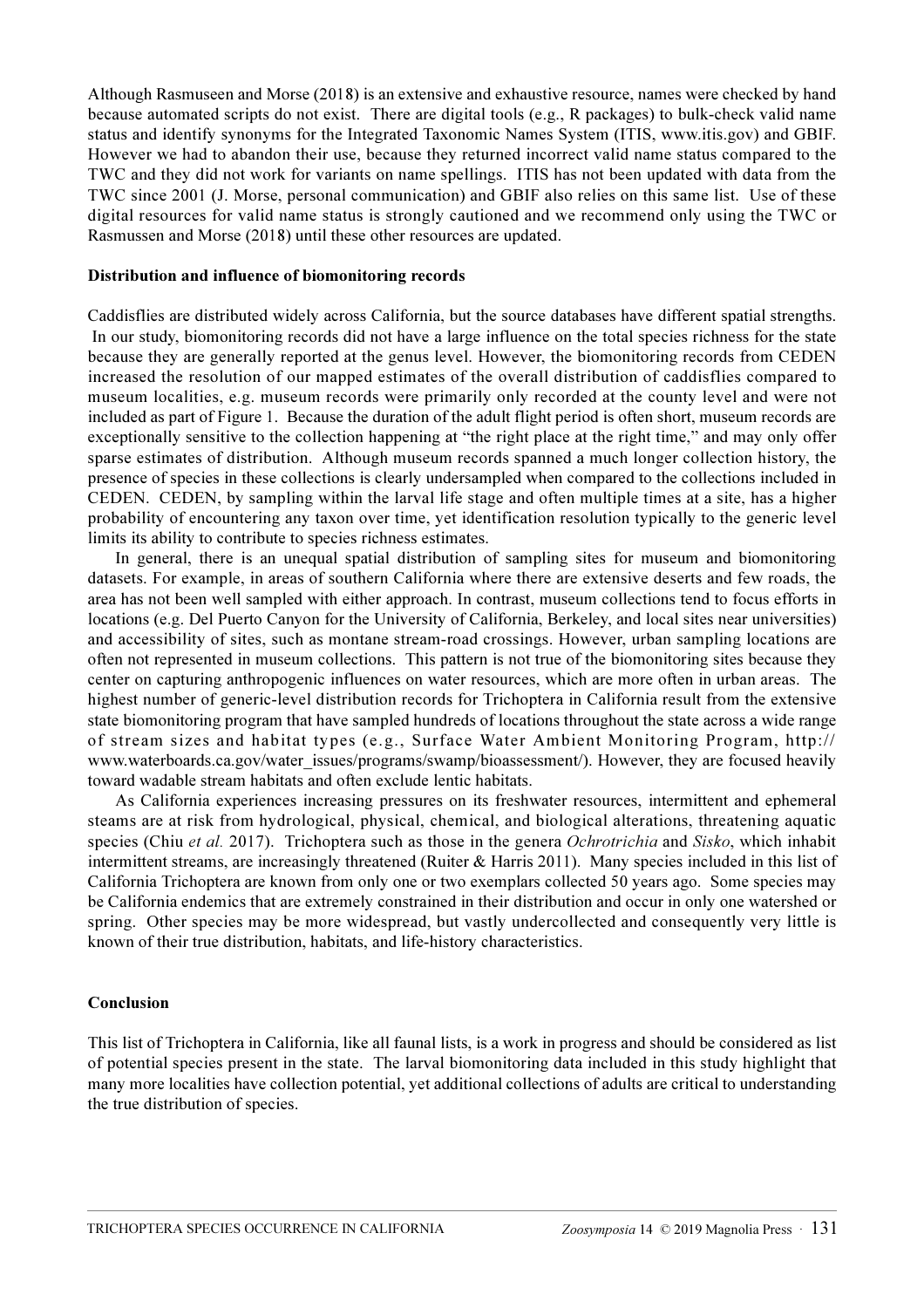### Acknowledgements

We thank David E. Ruiter for valuable feedback on the manuscript, especially in reviewing annotations of species tables. We thank Steven Harris for additional records of Hydroptilidae and Norm Penny and Jere Schweikert for providing digital records from CAS. Maggie R. Bradshaw assisted in compiling digital records. The University of California, Berkeley College of Natural Resources Sponsored Projects for Undergraduate Research Program (SPUR) provided funds for undergraduate research support.

### References

- Anderson, N.H. (1976) The distribution and biology of the Oregon Trichoptera. Oregon State University Agricultural Experiment Station Technical Bulletin No. 134, 152 pp.
- Ball, J.E., Bêche, L.A., Mendez, P.K. & Resh, V.H. (2013) Biodiversity in Mediterranean-climate streams of California. Hydrobiologia, 719, 187–213.
	- <https://doi.org/10.1007/s10750-012-1368-6>
- Blickle, R.L. (1979) Hydroptilidae (Trichoptera) of America North of Mexico. New Hampshire Agricultural Experiment Station Bulletin, 509, 1–97.
- Blinn, D.W. & Ruiter, D.E. (2005) Caddisfly (Trichoptera) community structure and distribution in Arizona, U.S.A.: effects of selected environmental determinants. In: Tanida, K. & Rossiter, A. (Eds.) Proceedings of the 11th International Symposium on Trichoptera, Kanagawa, Tokai University Press, pp. 63–71.
- Blinn, D.W. & Ruiter, D.E. (2006) Tolerance values of stream caddisflies (Trichoptera) of the lower Colorado River Basin, USA. Southwestern Naturalist, 51, 326–337.
	- [https://doi.org/10.1894/0038-4909\(2006\)51\[326:TVOSCT\]2.0.CO;2](https://doi.org/10.1894/0038-4909(2006)51[326:TVOSCT]2.0.CO;2)
- Blinn, D.W. & Ruiter, D.E. (2009) Caddisfly (Trichoptera) assemblages along major river drainages in Arizona. Western North American Naturalist, 69, 299–308.

https://doi.org/10.3398/064.069.0303

- [Burdick, D.J. \(2010\) Trichoptera of CA. Available from:](http://dl.dropbox.com/u/16845251/Trichoptera of CA FINAL.pdf) [http://donburdickstrichoptera.blogspot.com \(accessed May 2015\)](http://donburdickstrichoptera.blogspot.com)
- Chiu, M.-C., Leigh, C., Mazor, R., Cid, N. & Resh, V. (2017) Anthropogenic threats to intermittent rivers and ephemeral streams. In: Datry T., Bonada, N. & Boulton, A.J. (Eds.), Intermittent Rivers and Ephemeral Streams: Ecology and Management. Academic Press, pp. 433–454.

https://doi.org/10.1016/B978-0-12-803835-2.00017-6

- Denning, D.G. (1956) Trichoptera. In: R.L. Usinger (Ed.), Aquatic Insects of California, with Keys to North American Genera and California Species. University of California Press. Berkeley, pp. 237–270.
- DeWalt, R.E., Yoder, M., Snyder, E.A., Dmitriev. D. & Ower, G.D. (2018) Wet collections accession: a workflow based on a large stonefly (Insecta, Plecoptera) donation. Biodiversity Data Journal, 6, e30256. <https://doi.org/10.3897/BDJ.6.e30256>
- Givens, D.R. (2014) An annotated list of Caddisflies (Trichoptera) collected in Lassen Volcanic National Park, California. U.S.A. during 2011-2013. Entomological News, 124, 153–175. <https://doi.org/10.3157/021.124.0301>
- Givens, D.R. & Ruiter, D.E. (2015) Clarification of the taxonomic status and distribution of Arctopsyche inermis Banks, 1943 and Arctopsyche ladogensis (Kolenati, 1859) (Trichoptera: Hydropsychidae: Arctopsychinae). Pan-Pacific Entomologist, 91, 192–195.

<https://doi.org/10.3956/2015-91.2.192>

- Harris, S.C. & O.S. Flint (2016) New species of microcaddisflies (Trichoptera: Hydroptilidae) from the western United States, Canada, Mexico and Belize. Insecta Mundi, 499, 1–22.
- Keth, A.C., Harris, S.C. & Armitage, B.J. (2015) The genus Neotrichia (Trichoptera: Hydroptilidae) in North America, Mexico, and the Caribbean Islands. The Caddis Press. Columbus, OH, 147 pp.
- Lenat, D.R. & Resh, V.H. (2001) Taxonomy and stream ecology—the benefits of genus- and species-level identifications. Journal of the North American Benthological Society, 20, 287–298. <https://doi.org/10.2307/1468323>
- Mendez, P.K., Lee, S. & Venter, C.E. (2018) Imaging natural history museum collections from the bottom up: 3D print technology facilitates imaging of fluid-stored arthropods with flatbed scanners. ZooKeys, 795, 49–65. <http://dx.doi.org/10.3897/zookeys.795.28416>
- Morse, J.C. (2017) Trichoptera World Checklist. Available from: https://entweb.sites.clemson.edu/database/trichopt/ (accessed May 2017)